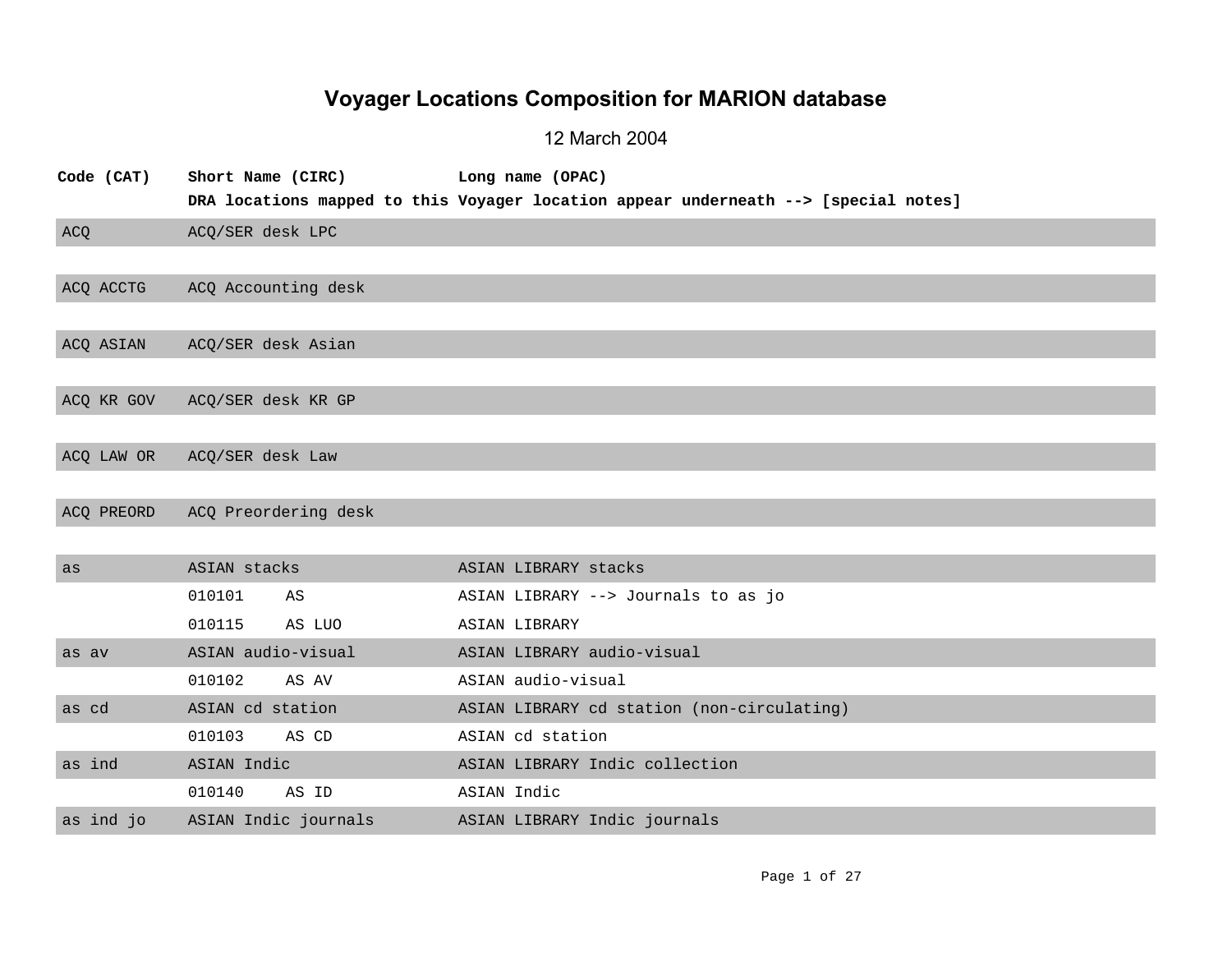| Code (CAT) | Short Name (CIRC)  |                         | Long name (OPAC)                                                                    |
|------------|--------------------|-------------------------|-------------------------------------------------------------------------------------|
|            |                    |                         | DRA locations mapped to this Voyager location appear underneath --> [special notes] |
| as ind ref | ASIAN Indic ref    |                         | ASIAN LIBRARY Indic reference (non-circulating)                                     |
|            | 010142             | AS IDR                  | ASIAN Indic reference                                                               |
| as jo      | ASIAN journals     |                         | ASIAN LIBRARY journals                                                              |
|            | 010107             | AS JO                   | ASIAN journals                                                                      |
| as ovs     | ASIAN oversize     |                         | ASIAN LIBRARY oversize                                                              |
|            | 010111             | AS OVS                  | ASIAN oversize                                                                      |
| as puban   | ASIAN Puban        |                         | ASIAN LIBRARY Puban collection (non-circulating)                                    |
|            | 010143             | AS PP                   | ASIAN Puban collection                                                              |
|            | 010144             | AS PPR                  | ASIAN Puban rare books                                                              |
| as rare    | ASIAN rare         |                         | ASIAN LIBRARY rare books (non-circulating)                                          |
|            | 010145             | AS RAR                  | ASIAN rare books                                                                    |
| as ref     | ASIAN ref          |                         | ASIAN LIBRARY reference (non-circulating)                                           |
|            | 010104             | AS REF                  | ASIAN reference                                                                     |
| as res     | ASIAN reserve      |                         | ASIAN LIBRARY reserve collection                                                    |
|            | 010113             | AS RES                  | ASIAN reserve                                                                       |
| as sea     | ASIAN SE Asian     |                         | ASIAN LIBRARY Southeast Asian collection                                            |
|            | 010146             | AS SEA                  | ASIAN Southeast Asian coll                                                          |
| as sea jo  |                    | ASIAN SE Asian journals | ASIAN LIBRARY Southeast Asian journals                                              |
|            | 010148             | AS SEA2                 | ASIAN Southeast Asian journals                                                      |
| as sea ref | ASIAN SE Asian ref |                         | ASIAN LIBRARY Southeast Asian reference (non-circulating)                           |
|            | 010147             | AS SEA1                 | ASIAN Southeast Asian ref                                                           |
| as staff   | ASIAN staff        |                         | ASIAN LIBRARY staff area                                                            |
|            | 010110             | AS STF                  | ASIAN staff area                                                                    |
| as stor    | ASIAN stor         |                         | ASIAN LIBRARY storage                                                               |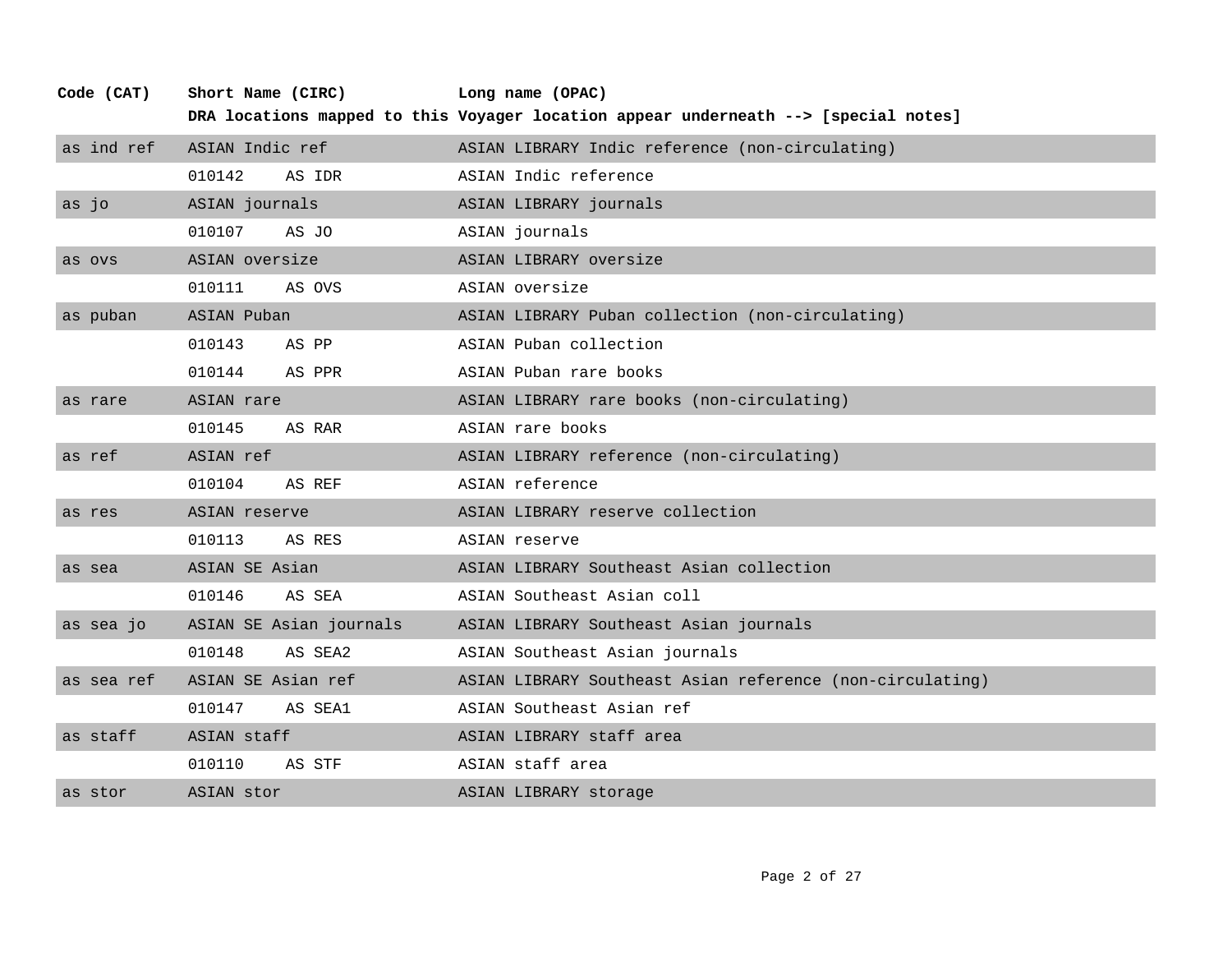| Code (CAT) | Short Name (CIRC)        | Long name (OPAC)                                                                    |
|------------|--------------------------|-------------------------------------------------------------------------------------|
|            |                          | DRA locations mapped to this Voyager location appear underneath --> [special notes] |
| bmb        | <b>BMB</b> stacks        | BMB LIBRARY 700 W 10th stacks                                                       |
|            | 010301<br><b>BMB</b>     | BMB LIBRARY 700 W 10th $--$ Journals to bmb jo                                      |
| bmb jo     | BMB journals             | BMB LIBRARY 700 W 10th journals (non-circulating)                                   |
|            | 010307<br>BMB JO         | BMB LIBRARY 700 W 10th                                                              |
| bmb ref    | BMB ref                  | BMB LIBRARY 700 W 10th reference (non-circulating)                                  |
|            | 010342<br>BMB RDH        | BMB 700 W 10th ref directory                                                        |
|            | 010304<br>BMB REF        | BMB 700 W 10th reference                                                            |
| CAT ACQ    | CAT desk LPC acq & ser   | CATALOGING desk LPC acquisitions & serials                                          |
|            |                          |                                                                                     |
| CAT BRANCH | CAT desk branch          | CATALOGUING desk branch                                                             |
|            |                          |                                                                                     |
| CAT ERES   | CAT desk e-resources     | CATALOGUING desk e-resources                                                        |
|            |                          |                                                                                     |
| CAT FNHL   | CAT desk FHNL            | CATALOGUING desk First Nations House of Learning                                    |
|            |                          |                                                                                     |
| CAT LPC    | CAT desk LPC             | CATALOGUING desk LPC                                                                |
|            |                          |                                                                                     |
| CAT MICRO  | CAT desk microform loads | CATALOGUING desk microform loads                                                    |
|            |                          |                                                                                     |
| CIRC AS    | ASIAN circ               | ASIAN LIBRARY circulation desk                                                      |
|            |                          |                                                                                     |
| circ bmb   | BMB circ                 | BMB LIBRARY 700 W 10th circulation desk                                             |
|            | 010303<br>BMB CD         | BMB 700 W 10th cd station                                                           |
| circ dlam  | DAVID LAM circ           | DAVID LAM LIBRARY circulation desk                                                  |
|            | 010410<br>DLAM STF       | DAVID LAM staff area                                                                |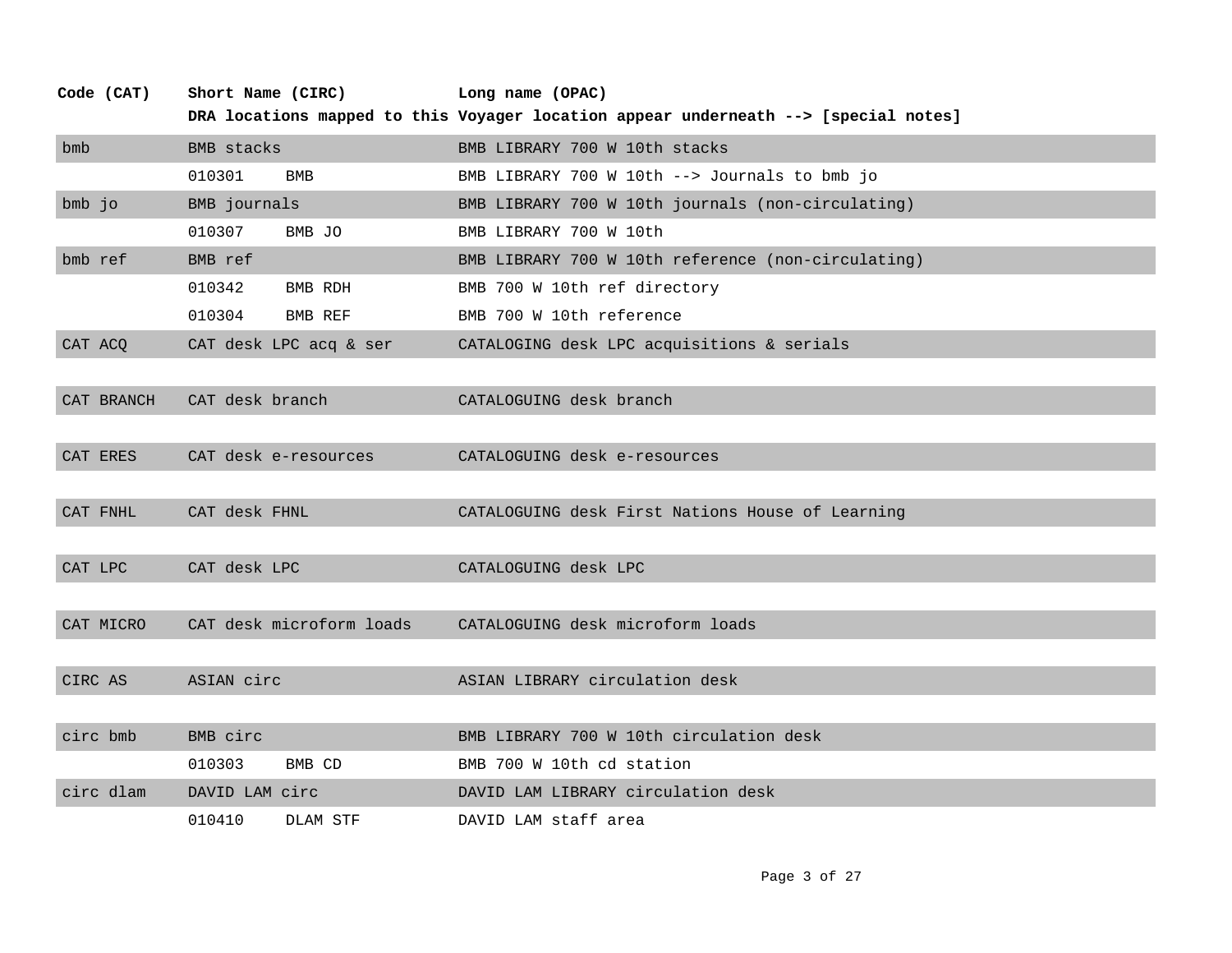| Code (CAT) | Short Name (CIRC) | Long name (OPAC)                                                                    |
|------------|-------------------|-------------------------------------------------------------------------------------|
|            |                   | DRA locations mapped to this Voyager location appear underneath --> [special notes] |
| CIRC EL    | EDUCATION circ    | EDUCATION LIBRARY circulation desk                                                  |
|            |                   |                                                                                     |
| CIRC HAMB  | HAMBER circ       | HAMBER LIBRARY circulation desk                                                     |
|            |                   |                                                                                     |
| CIRC KR    | KOERNER circ      | KOERNER LIBRARY circulation desk (Floor 3)                                          |
|            |                   |                                                                                     |
| CIRC LAW   | LAW circ          | LAW LIBRARY circulation desk                                                        |
|            |                   |                                                                                     |
| CIRC LPC   | LPC circ          | LPC circulation desk                                                                |
|            |                   |                                                                                     |
| CIRC MATH  | MATH circ         | MATHEMATICS LIBRARY circulation desk                                                |
|            |                   |                                                                                     |
| circ mcm   | MACMILLAN circ    | MACMILLAN LIBRARY circulation desk                                                  |
|            | 012242<br>MCM PRO | MACMILLAN processing                                                                |
| CIRC MN    | MAIN circ         | MAIN LIBRARY circulation desk                                                       |
|            |                   |                                                                                     |
| CIRC MUS   | MUSIC circ        | MUSIC LIBRARY circulation desk                                                      |
|            |                   |                                                                                     |
| CIRC OPAC  | OPAC CIRC         | OPAC circulation desk                                                               |
|            |                   |                                                                                     |
| CIRC RBSC  | RBSC circ         | RARE BOOKS & SPECIAL COLLECTIONS circulation desk                                   |
|            |                   |                                                                                     |
| CIRC RSQ   | ROBSON circ       | ROBSON SQUARE LIBRARY circulation desk                                              |
|            |                   |                                                                                     |
| circ stpl  | ST PAULS circ     | ST PAUL'S HOSPITAL LIBRARY circulation desk                                         |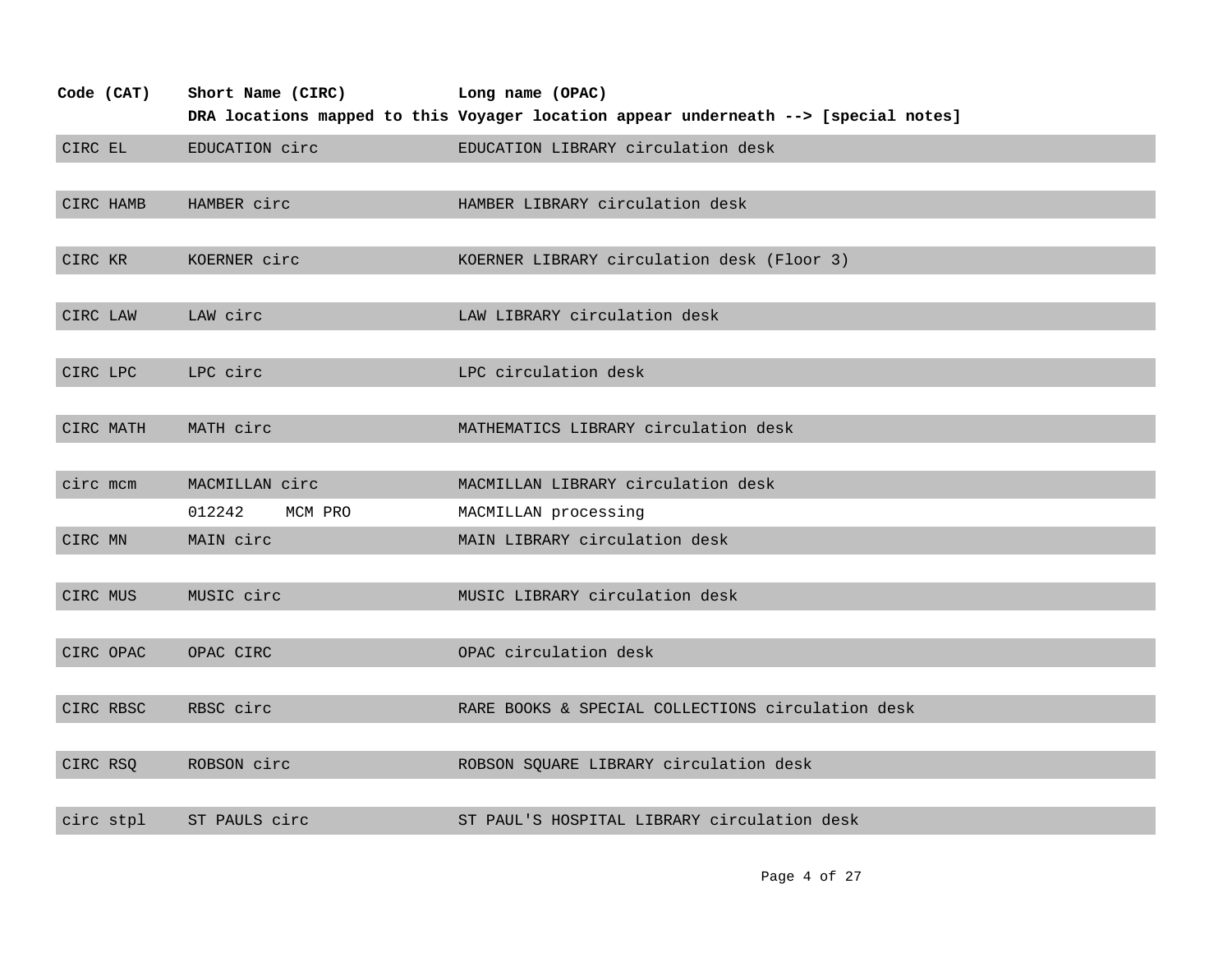| Code (CAT) | Short Name (CIRC) |                        | Long name (OPAC)                                                                    |
|------------|-------------------|------------------------|-------------------------------------------------------------------------------------|
|            |                   |                        | DRA locations mapped to this Voyager location appear underneath --> [special notes] |
| CIRC WD    | WD circ           |                        | WOODWARD LIBRARY circulation desk                                                   |
|            |                   |                        |                                                                                     |
| CIRC XWI   | XWI7XWA circ      |                        | XWI7XWA LIBRARY circulation desk                                                    |
|            |                   |                        |                                                                                     |
| cleanup    | <b>CLEANUP</b>    |                        | Data cleanup location                                                               |
|            | 011756            | LAW BIB                | LAW bibliography                                                                    |
|            | 013565            | STOR ASI               | STORAGE Asian Indic                                                                 |
|            | 013240            | SCIE AN                | SCI & ENG annual reports                                                            |
|            | 012801            | NON                    | NON-UBC LOCATION                                                                    |
|            | 011651            | KRRF SBI               | KOERNER REF serials bib                                                             |
|            | 013566            | STOR BMB               | STORAGE BMB 700 W 10th                                                              |
|            | 011934            | ACQ DAMG               | MAIN - CROMWELL HEAVY DAMAGE                                                        |
|            | 011746            | LAW TEM                | LAW inner temple                                                                    |
|            | 012508            | MAP MIC                | STORAGE MAP microforms                                                              |
|            | 013581            | STOR KRM               | STORAGE                                                                             |
|            | 010305            | BMB VF                 | BMB 700 W 10th vertical file                                                        |
|            | 011641            | KRRF BIP               | KOERNER REF books in print                                                          |
|            | 010501            | DISC                   | DISCARD                                                                             |
|            | 010405            | DLAM VF                | DAVID LAM vertical file                                                             |
|            | 010201            | <b>BIB</b>             | <b>BIBLIOGRAPHY</b>                                                                 |
|            | 019901            | UNKN                   | UNKNOWN                                                                             |
| dlam       | DAVID LAM stacks  |                        | DAVID LAM LIBRARY stacks                                                            |
|            | 010401            | DLAM                   | DAVID LAM LIBRARY --> Videos to dlam av                                             |
|            | 010415            | DLAM LUO               | DAVID LAM LIBRARY                                                                   |
| dlam av    |                   | DAVID LAM audio-visual | DAVID LAM LIBRARY audio-visual                                                      |
|            | 010402            | DLAM AV                | DAVID LAM audio-visual                                                              |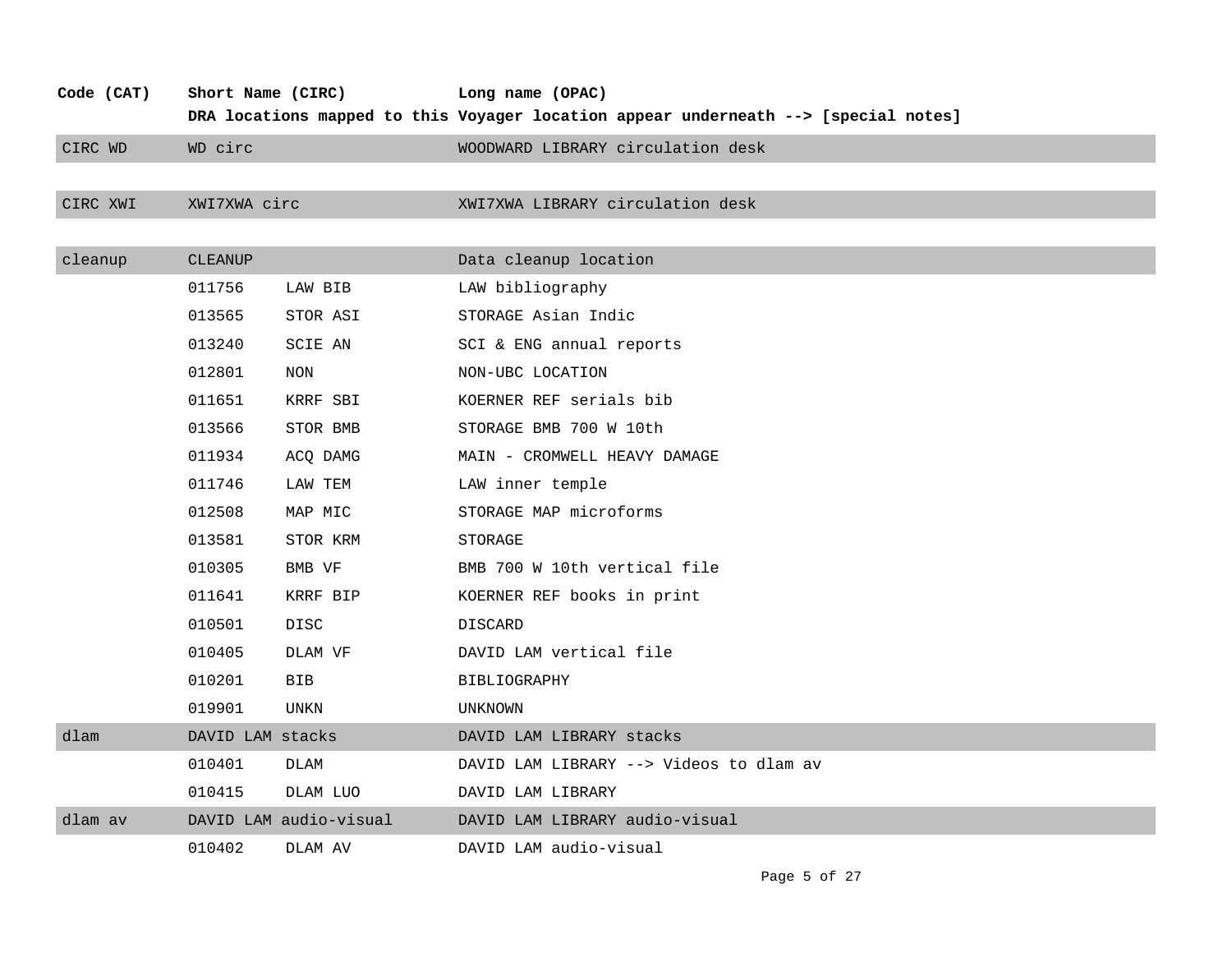| Code (CAT) | Short Name (CIRC)  |                         | Long name (OPAC)   |                                                                                     |
|------------|--------------------|-------------------------|--------------------|-------------------------------------------------------------------------------------|
|            |                    |                         |                    | DRA locations mapped to this Voyager location appear underneath --> [special notes] |
| dlam cd    |                    | DAVID LAM cd station    |                    | DAVID LAM LIBRARY cd station (non-circulating)                                      |
|            | 010403             | DLAM CD                 |                    | DAVID LAM cd station                                                                |
| dlam gp    | DAVID LAM gov pubs |                         |                    | DAVID LAM LIBRARY gov pubs                                                          |
|            | 010440             | DLAM GOV                |                    | DAVID LAM govt pubs                                                                 |
| dlam ia    | DAVID LAM i&a      |                         |                    | DAVID LAM LIBRARY indexes & abstracts (non-circulating)                             |
|            | 010406             | DLAM IA                 |                    | DAVID LAM indexes&abstracts                                                         |
| dlam jo    | DAVID LAM journals |                         |                    | DAVID LAM LIBRARY journals (non-circulating)                                        |
|            | 010407             | DLAM JO                 | DAVID LAM journals |                                                                                     |
| dlam micro |                    | DAVID LAM microforms    |                    | DAVID LAM LIBRARY microforms                                                        |
|            | 010408             | DLAM MIC                |                    | DAVID LAM microforms                                                                |
| dlam news  |                    | DAVID LAM newspapers    |                    | DAVID LAM LIBRARY newspapers                                                        |
|            | 010409             | DLAM NEW                |                    | DAVID LAM newspapers                                                                |
| dlam ref   | DAVID LAM ref      |                         |                    | DAVID LAM LIBRARY reference (non-circulating)                                       |
|            | 010404             | DLAM REF                |                    | DAVID LAM reference                                                                 |
| dlam stats |                    | DAVID LAM Stats Canada  |                    | DAVID LAM LIBRARY Statistics Canada                                                 |
|            | 010441             | DLAM STC                |                    | DAVID LAM Stats Canada                                                              |
| el         | EDUCATION stacks   |                         |                    | EDUCATION LIBRARY stacks                                                            |
|            | 010601             | EL.                     | EDUCATION LIBRARY  |                                                                                     |
| el bc au   |                    | EDUCATION BC authors    |                    | EDUCATION LIBRARY BC authors                                                        |
|            | 010642             | EL BC AU                |                    | EDUCATION BC authors                                                                |
| el ccbc    |                    | EDUCATION Cdn Child Bks |                    | EDUCATION LIBRARY Cdn Childrens Book Ctr collection                                 |
|            | 010641             | EL CCB                  |                    | EDUCATION Cdn childrens books                                                       |
| el cd      |                    | EDUCATION cd station    |                    | EDUCATION LIBRARY cd station (non-circulating)                                      |
|            | 010603             | EL CD                   |                    | EDUCATION cd station                                                                |
| el french  | EDUCATION French   |                         |                    | EDUCATION LIBRARY French collection                                                 |
|            | 010643             | EL FR                   | EDUCATION French   |                                                                                     |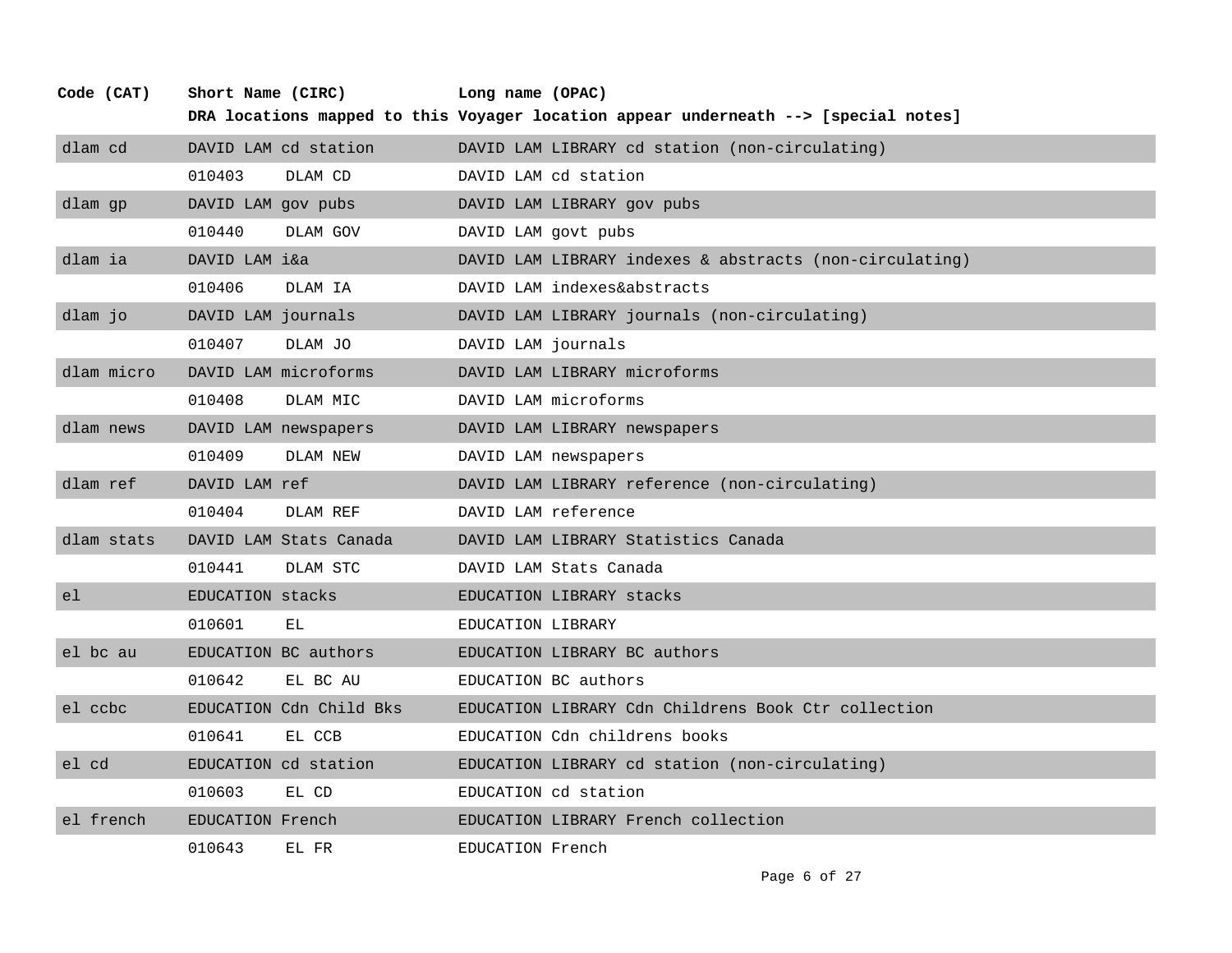| Code (CAT) | Short Name (CIRC)         | Long name (OPAC)                                                                    |
|------------|---------------------------|-------------------------------------------------------------------------------------|
|            |                           | DRA locations mapped to this Voyager location appear underneath --> [special notes] |
| el hist    | EDUCATION hist textbks    | EDUCATION LIBRARY historical textbooks collection                                   |
|            | 010645<br>EL HIST         | EDUCATION historical collect.                                                       |
| el jo      | EDUCATION journals        | EDUCATION LIBRARY journals (non-circulating)                                        |
|            | 010607<br>EL JO           | EDUCATION journals                                                                  |
|            | 010640<br>EL BF           | EDUCATION backfile                                                                  |
| el micro   | EDUCATION microforms      | EDUCATION LIBRARY microforms                                                        |
|            | 010608<br>EL MIC          | EDUCATION microforms                                                                |
| el ovs     | EDUCATION oversize        | EDUCATION LIBRARY oversize                                                          |
|            | 010611<br>EL OVS          | EDUCATION oversize                                                                  |
| el ref     | EDUCATION ref             | EDUCATION LIBRARY reference (non-circulating)                                       |
|            | 010604<br>EL REF          | EDUCATION reference                                                                 |
| el res     | EDUCATION reserve         | EDUCATION LIBRARY reserve collection                                                |
|            | 010613<br>EL RES          | EDUCATION reserve room                                                              |
| el videos  | EDUCATION videos          | EDUCATION LIBRARY videos                                                            |
|            | 010646<br>EL VID          | EDUCATION videos                                                                    |
| ext staff  | EXTENSION staff           | EXTENSION LIBRARY staff area                                                        |
|            | 010810<br>EXT STF         | EXTENSION staff area                                                                |
| fal box    | MN FINE ARTS box          | MAIN LIBRARY Fine Arts box                                                          |
|            | 010940<br>FAL BOX         | FINE ARTS box                                                                       |
| fal cd     | MN FINE ARTS cd station   | MAIN LIBRARY Fine Arts cd station (non-circulating)                                 |
|            | 010903<br>FAL CD          | FINE ARTS cd station                                                                |
| fal cujo   | MN FINE ARTS curr journal | MAIN LIBRARY Fine Arts current journals                                             |
|            | 010914<br>FAL CUJ         | FINE ARTS current journals                                                          |
| fal micro  | MN FINE ARTS microforms   | MAIN LIBRARY Fine Arts microforms                                                   |
|            | 010908<br>FAL MIC         | FINE ARTS microforms                                                                |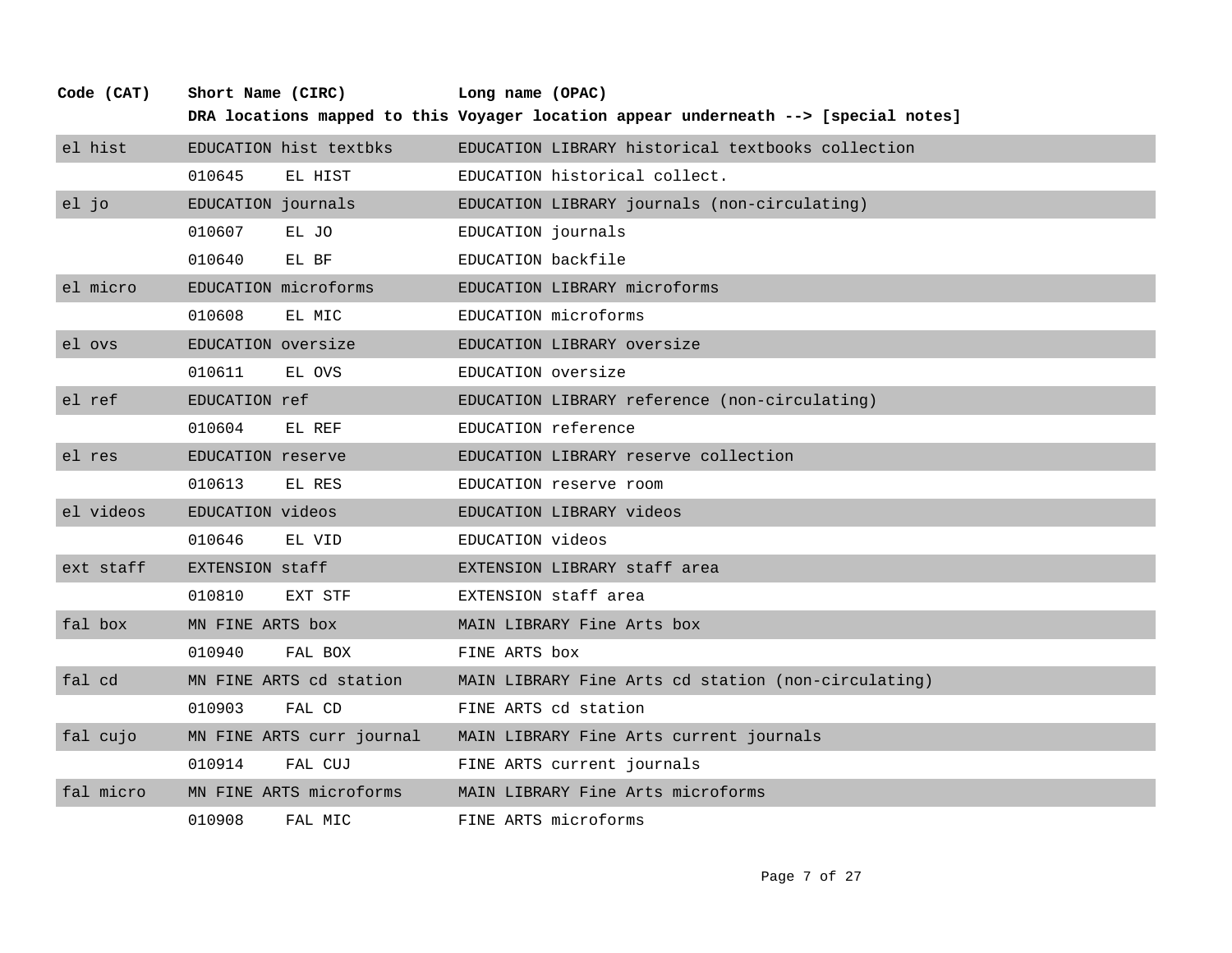| fal off    | MN FINE ARTS office    | MAIN LIBRARY Fine Arts office                                  |
|------------|------------------------|----------------------------------------------------------------|
|            | 010950<br>FAL SAM      | FINE ARTS samples                                              |
|            | 010949<br>FAL OFF      | FINE ARTS office                                               |
|            | 010952<br>FAL RBSC     | FINE ARTS RBSC $--$ Temp location = rbsc ; set after migration |
| fal ovs    | MN FINE ARTS oversize  | MAIN LIBRARY Fine Arts oversize                                |
|            | 010911<br>FAL OVS      | FINE ARTS oversize                                             |
| fal rare 1 | MN FINE ARTS rare 1    | MAIN LIBRARY Fine Arts rare 1 (non-circulating)                |
|            | 010942<br>FAL FR1      | FINE ARTS rarel                                                |
| fal rare 2 | MN FINE ARTS rare 2    | MAIN LIBRARY Fine Arts rare 2 (non-circulating)                |
|            | 010943<br>FAL FR2      | FINE ARTS rare2                                                |
| fal rare 3 | MN FINE ARTS rare 3    | MAIN LIBRARY Fine Arts rare 3 (non-circulating)                |
|            | 010944<br>FAL FR3      | FINE ARTS rare3                                                |
| fal rare 4 | MN FINE ARTS rare 4    | MAIN LIBRARY Fine Arts rare 4 (non-circulating)                |
|            | 010945<br>FAL FR4      | FINE ARTS rare4                                                |
| fal rare 5 | MN FINE ARTS rare 5    | MAIN LIBRARY Fine Arts rare 5 (non-circulating)                |
|            | 010946<br>FAL FR5      | FINE ARTS rare5                                                |
| fal rare 6 | MN FINE ARTS rare 6    | MAIN LIBRARY Fine Arts rare 6 (non-circulating)                |
|            | 010947<br>FAL FR6      | FINE ARTS rare6                                                |
| fal ref    | MN FINE ARTS ref       | MAIN LIBRARY Fine Arts reference (non-circulating)             |
|            | 010904<br>FAL REF      | FINE ARTS reference                                            |
|            | 010948<br>FAL IST      | FINE ARTS index stands                                         |
|            | 010941<br>FAL ENC      | FINE ARTS reference                                            |
| fal vf     | MN FINE ARTS vert file | MAIN LIBRARY Fine Arts vertical file                           |
|            | 010905<br>FAL VF       | FINE ARTS vertical file                                        |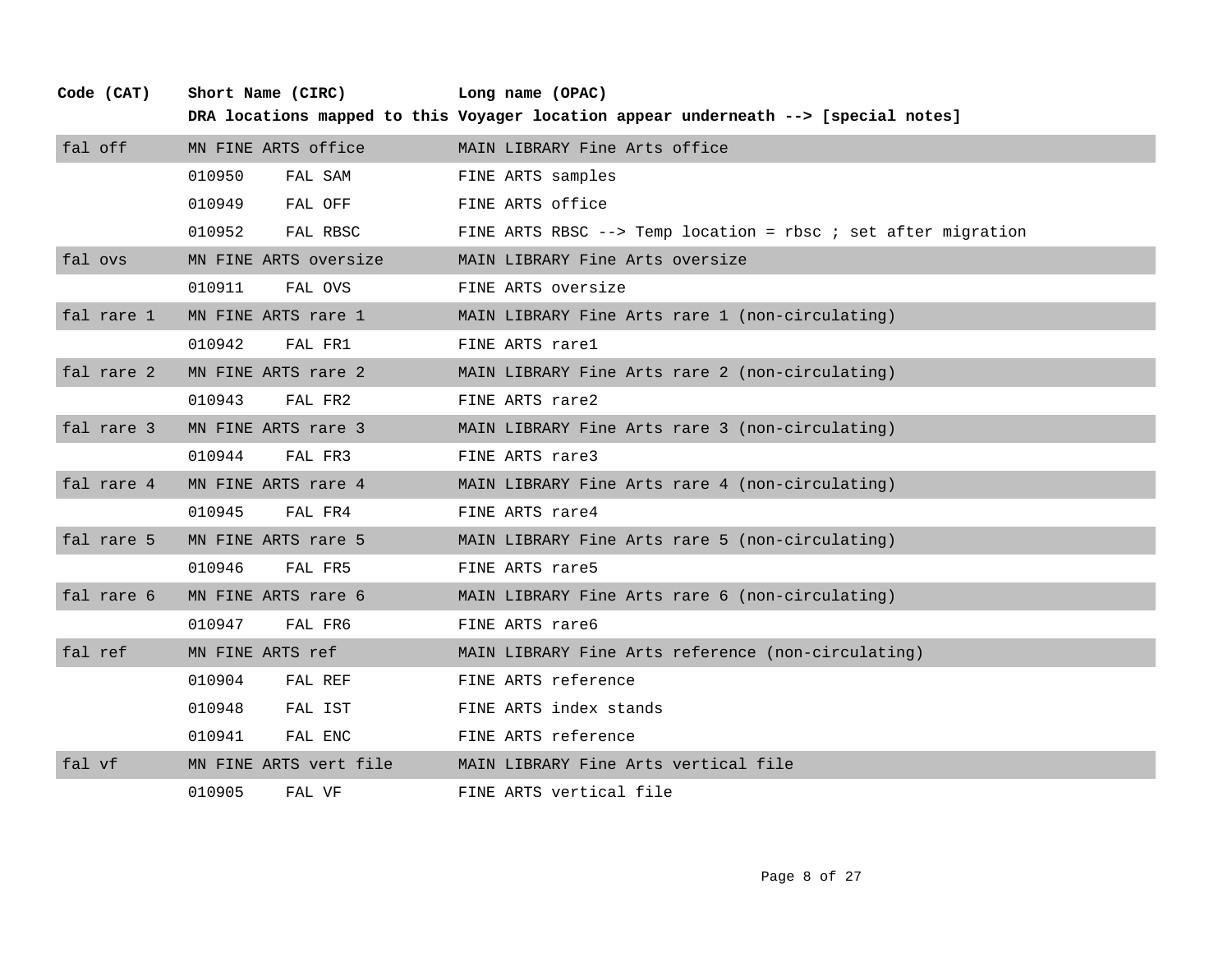| Code (CAT) | Short Name (CIRC)         | Long name (OPAC)                                                                    |
|------------|---------------------------|-------------------------------------------------------------------------------------|
|            |                           | DRA locations mapped to this Voyager location appear underneath --> [special notes] |
| hamb       | HAMBER stacks             | HAMBER LIBRARY stacks                                                               |
|            | 011001<br>HAMB            | HAMBER LIBRARY (BCCH/BCWH)                                                          |
|            | 011007<br>HAMB JO         | HAMBER LIBRARY (BCCH/BCWH)                                                          |
| hamb cw ed | HAMBER C&W educ coll      | HAMBER LIBRARY C&W educational collection                                           |
|            | 011010<br>HAMB STF        | HAMBER staff area                                                                   |
| hamb libo  | HAMBER librarian's office | HAMBER LIBRARY librarian's office                                                   |
|            | 011005<br>HAMB VF         | HAMBER vertical file                                                                |
| hamb ref   | HAMBER ref                | HAMBER LIBRARY reference (non-circulating)                                          |
|            | 011004<br>HAMB REF        | HAMBER reference                                                                    |
| hamb ref d | HAMBER dict & dir         | HAMBER LIBRARY dictionary & directory (non-circulating)                             |
|            |                           |                                                                                     |
| hamb res   | HAMBER reserve            | HAMBER LIBRARY reserve collection                                                   |
|            | 011013<br>HAMB RES        | HAMBER reserve room                                                                 |
| hamb stor  | HAMBER storage            | HAMBER LIBRARY storage                                                              |
|            | 013569<br>STOR HAM        | STORAGE Hamber (BCCH/BCWH)                                                          |
|            | 011040<br>HAMB STO        | HAMBER storage                                                                      |
| kr         | KOERNER stacks            | KOERNER LIBRARY stacks                                                              |
|            | 011415<br>KRNR            | KOERNER LIBRARY                                                                     |
|            | 011401<br>KRNR            | KOERNER LIBRARY                                                                     |
| kr cuj off | KOERNER curr journals off | KOERNER LIBRARY current journals office (Floor 2)                                   |
|            | 011440<br>KRNR CJR        | KOERNER curr journals office                                                        |
| kr cujo    | KOERNER curr journals     | KOERNER LIBRARY current journals (Floor 2)                                          |
|            | 011441<br>KRNR CUJ        | KOERNER current journals                                                            |
| kr dc      | KOERNER data codebooks    | KOERNER LIBRARY data codebooks (Floor 2)                                            |
|            | 011201<br>KRDC            | KOERNER DATA CODEBOOKS                                                              |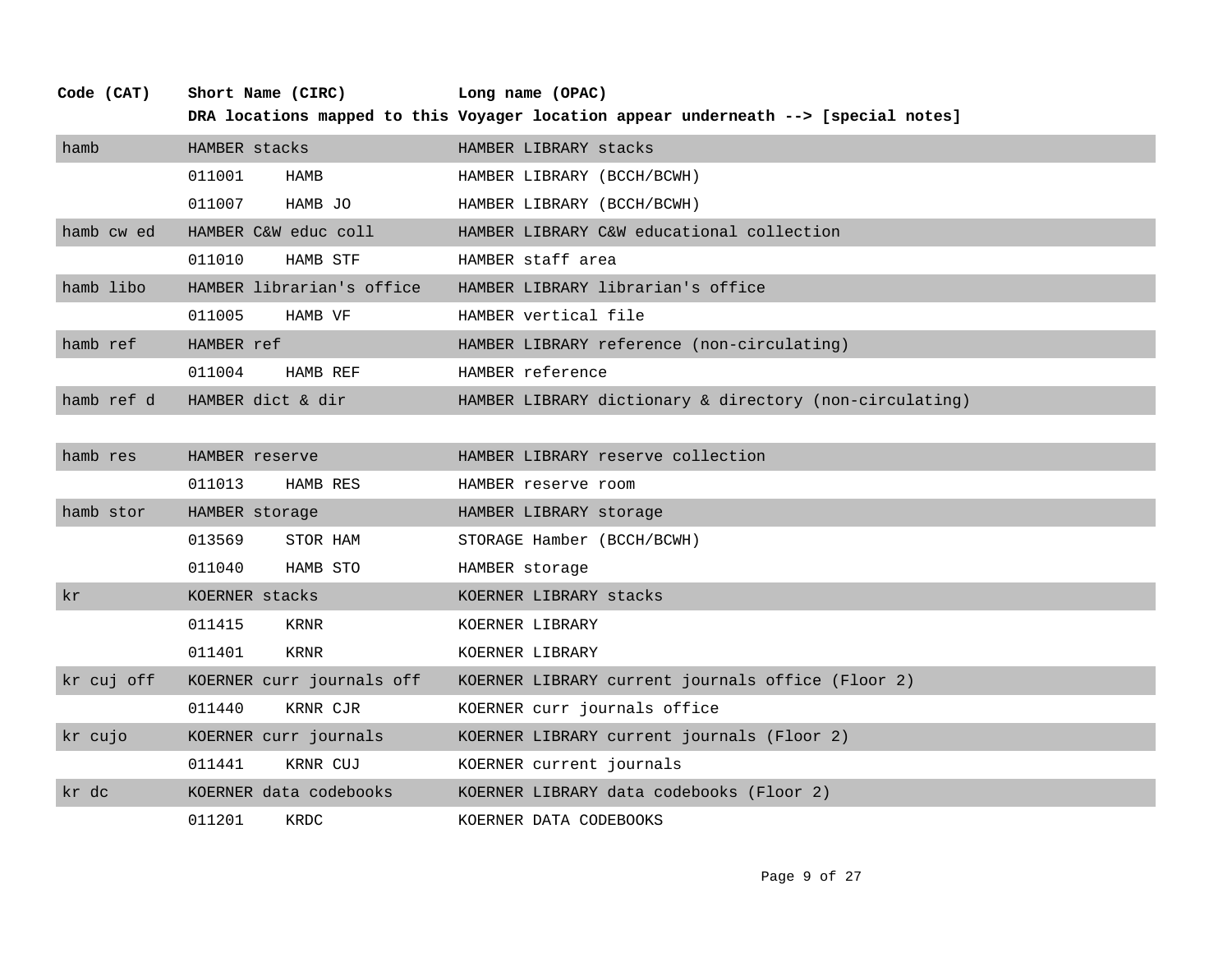| Code (CAT) | Short Name (CIRC)         | Long name (OPAC)                                                                    |
|------------|---------------------------|-------------------------------------------------------------------------------------|
|            |                           | DRA locations mapped to this Voyager location appear underneath --> [special notes] |
| kr dc stf  | KOERNER data staff        | KOERNER LIBRARY data staff area (non-circulating) (Floor 2)                         |
|            | 011210<br>KRDC STF        | KOERNER DATA CDBK staff area                                                        |
|            | 011204<br>KRDC REF        | KOERNER DATA CDBK reference                                                         |
| kr film    | KOERNER film stor         | KOERNER LIBRARY film storage (Floor 2)                                              |
|            |                           |                                                                                     |
| kr gp      | KOERNER gov pubs          | KOERNER LIBRARY gov pubs (Floor 2)                                                  |
|            | 011301<br>KRGP            | KOERNER GOVT PUBS                                                                   |
| kr gp ia   | KOERNER gov pubs i&a      | KOERNER LIBRARY gov pubs indexes & abstracts (Floor 2)                              |
|            | 011306<br>KRGP IA         | KOERNER GOVT PUBS indexes&abs                                                       |
| kr gp jo   | KOERNER gov pubs journals | KOERNER LIBRARY gov pubs journals (Floor 2)                                         |
|            | 011307<br>KRGP JO         | KOERNER GOVT PUBS journals                                                          |
| kr gp stat | KR gov pubs Stats Canada  | KOERNER LIBRARY gov pubs Statistics Canada (Floor 2)                                |
|            | 011342<br>KRGP STC        | KOERNER GOVT PUBS Stats Canada                                                      |
| kr gp un   | KOERNER gov pubs UN       | KOERNER LIBRARY gov pubs United Nations (Floor 2)                                   |
|            | 011343<br>KRGP UN         | KOERNER GOVT PUBS UN                                                                |
| kr ill     | KOERNER ILL               | KOERNER LIBRARY interlibrary loans (Floor 2)                                        |
|            | 011101<br>RSS             | RESOURCE SHARING SERVICES                                                           |
|            | RSS CD<br>011103          | RESOURCE SHARING cd station                                                         |
| kr jo      | KOERNER journals          | KOERNER LIBRARY journals (non-circulating) (Floor 1)                                |
|            | 011407<br>KRNR JO         | KOERNER journals                                                                    |
| kr mc      | KOERNER micro             | KOERNER LIBRARY microforms (Floor 2)                                                |
|            | 011501<br>KRMC            | KOERNER MICROFORMS                                                                  |
| kr mc mus  | KOERNER micro music stor  | KOERNER LIBRARY microforms music storage (Floor 2)                                  |
|            | 013582<br>STOR MN7        | KOERNER music mcr storage                                                           |
| kr mc ref  | KOERNER micro ref         | KOERNER LIBRARY microforms reference (Floor 2)                                      |
|            | 011504<br>KRMC REF        | KOERNER MICROFORMS reference                                                        |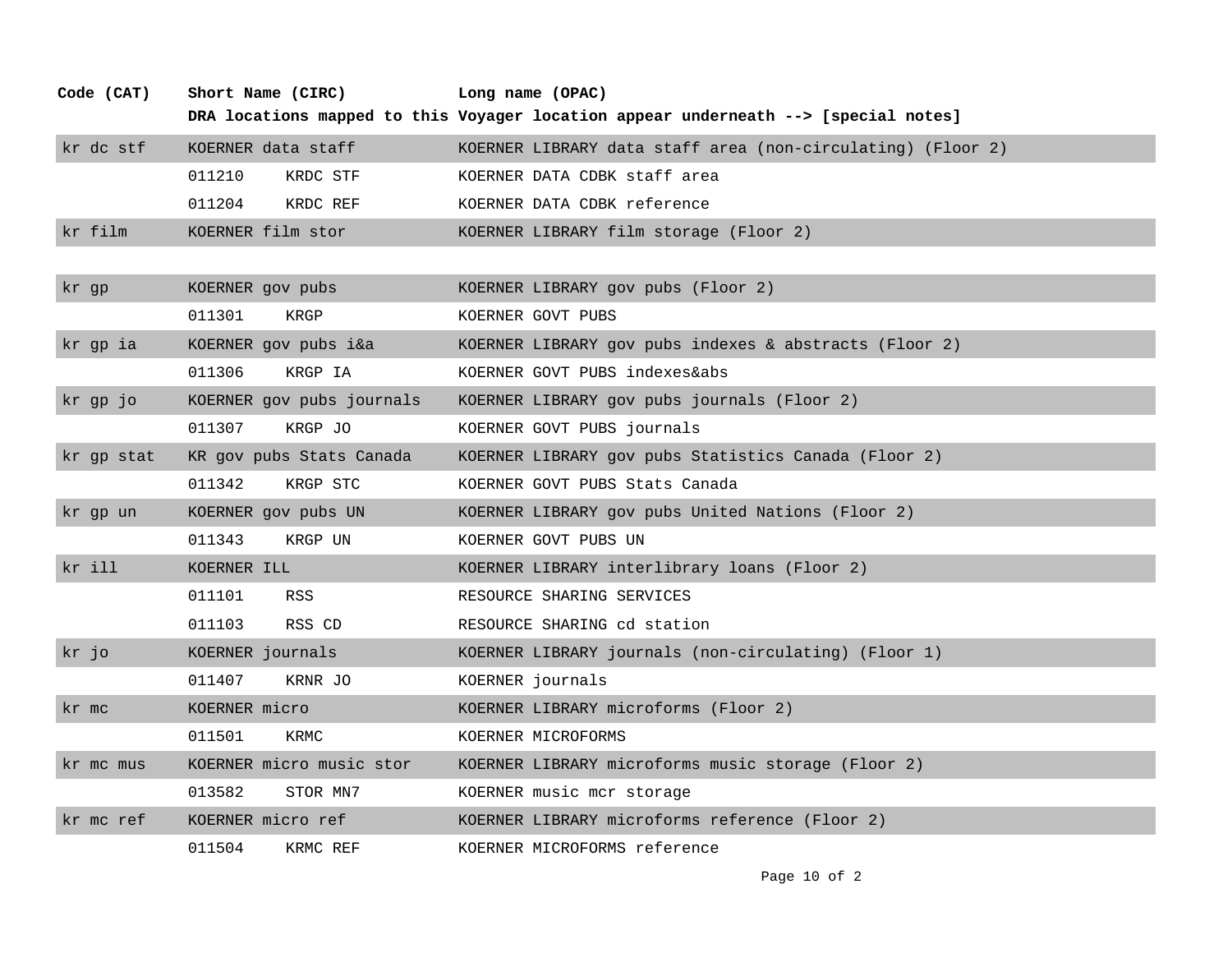| kr mc rfm  | KOERNER micro ref micro   | KOERNER LIBRARY microforms reference microforms (Floor 2) |
|------------|---------------------------|-----------------------------------------------------------|
|            | 011650<br>KRRF RFM        | KOERNER REF ref micro                                     |
|            | 011540<br>KRMC RFM        | KOERNER MICROFORMS ref micro                              |
| kr mc stor | KOERNER micro stor        | KOERNER LIBRARY microforms storage (Floor 2)              |
|            | 013552<br>STOR MF7        | STORAGE Koerner Microforms                                |
| kr mc vf   | KOERNER micro vert file   | KOERNER LIBRARY microforms vertical file (Floor 2)        |
|            | 011505<br>KRMC VF         | KOERNER MICROFORMS vert file                              |
| kr mps     | KOERNER map stor          | KOERNER LIBRARY map storage (Floor 2)                     |
|            | 012512<br>MAP STOR        | STORAGE MAP storage                                       |
| kr mps atl | KOERNER map stor atlas    | KOERNER LIBRARY map storage atlases (Floor 2)             |
|            | 012541<br>MAP ATL         | STORAGE MAP atlases                                       |
| kr mps ato | KOERNER map stor ovs atl  | KOERNER LIBRARY map storage oversize atlases (Floor 2)    |
|            | 012540<br>MAP ATO         | STORAGE MAP oversize atlases                              |
| kr mps cd  | KOERNER map stor cd       | KOERNER LIBRARY map storage cd station (Floor 2)          |
|            | 012503<br>MAP CD          | STORAGE MAP cd station                                    |
| kr mps fol | KOERNER map stor folded   | KOERNER LIBRARY map storage folded maps (Floor 2)         |
|            |                           |                                                           |
| kr mps lin | KOERNER map stor ling atl | KOERNER LIBRARY map storage linguistic atlases (Floor 2)  |
|            | 012542<br>MAP LIN         | STORAGE MAP linguistic atlases                            |
| kr mps ref | KOERNER map stor ref      | KOERNER LIBRARY map storage reference (Floor 2)           |
|            | 012501<br>MAP             | STORAGE Map reference                                     |
| kr mps the | KOERNER map stor them     | KOERNER LIBRARY map storage thematic maps (Floor 2)       |
|            | 012544<br>MAP THEM        | STORAGE MAP thematic maps                                 |
| kr mps top | KOERNER map stor topo     | KOERNER LIBRARY map storage topographic maps (Floor 2)    |
|            | 012546<br>MAP TOPO        | STORAGE MAP topographic maps                              |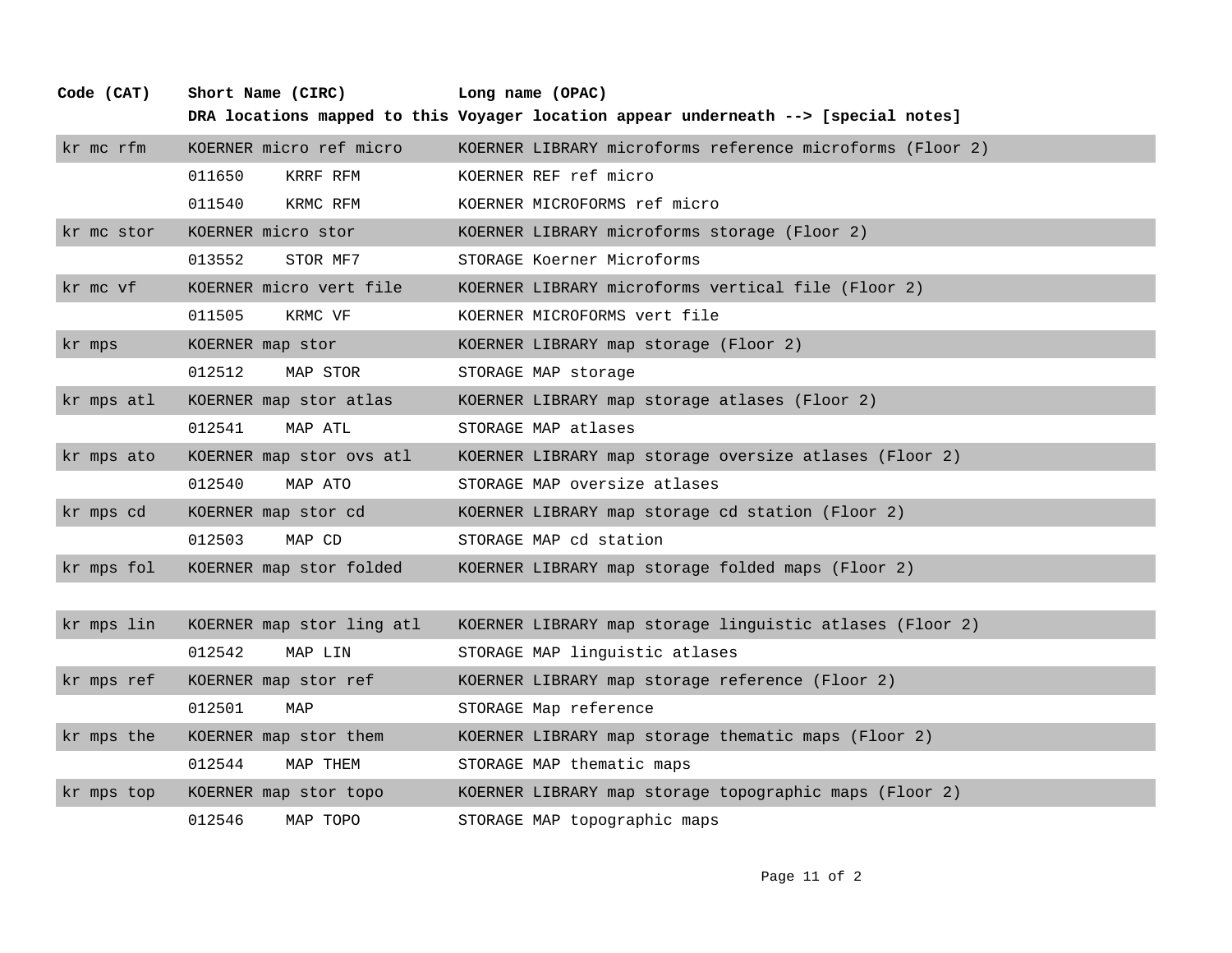| Code (CAT) | Short Name (CIRC)       | Long name (OPAC)                                                                    |
|------------|-------------------------|-------------------------------------------------------------------------------------|
|            |                         | DRA locations mapped to this Voyager location appear underneath --> [special notes] |
| kr news    | KOERNER newspapers      | KOERNER LIBRARY newspapers (non-circulating) (Floor 2)                              |
|            | 011409<br>KRNR NEW      | KOERNER newspapers                                                                  |
| kr ovs     | KOERNER oversize        | KOERNER LIBRARY oversize (Floor 6)                                                  |
|            | 011411<br>KRNR OVS      | KOERNER oversize                                                                    |
| kr pat     | KOERNER PATSCAN         | KOERNER LIBRARY PATSCAN office (Floor 2)                                            |
|            | 013241<br>KRNR PAT      | KOERNER PATSCAN office --> Cleanup records post-migration                           |
| kr ref     | KOERNER ref             | KOERNER LIBRARY reference (Floor 2)                                                 |
|            | 011601<br>KRRF          | KOERNER REFERENCE                                                                   |
| kr ref atl | KOERNER ref atlases     | KOERNER LIBRARY reference atlases (Floor 2)                                         |
|            | 011640<br>KRRF ATL      | KOERNER REF atlases                                                                 |
| kr ref cd  | KOERNER ref cd station  | KOERNER LIBRARY reference cd station (Floor 2)                                      |
|            | 011303<br>KRGP CD       | KOERNER GOVT PUBS cd station                                                        |
|            | 011603<br>KRRF CD       | KOERNER REF cd station                                                              |
| kr ref fol | KOERNER ref folded maps | KOERNER LIBRARY reference folded maps (Floor 2)                                     |
|            | 012545<br>KRRF FOL      | KOERNER REF folded map                                                              |
|            | 011654<br>KRRF FOL      | KOERNER REF folded maps                                                             |
| kr ref ia  | KOERNER ref i&a         | KOERNER LIBRARY reference indexes & abstracts (Floor 2)                             |
|            | 011606<br>KRRF IA       | KOERNER REF indexes&abstracts                                                       |
| kr ref ovs | KOERNER ref ovs         | KOERNER LIBRARY reference oversize (Floor 2)                                        |
|            | 011611<br>KRRF OVS      | KOERNER REF oversize                                                                |
| kr ref qur | KOERNER ref quick ref   | KOERNER LIBRARY quick reference (Floor 2)                                           |
|            | 011643<br>KRRF CAL      | KOERNER REF calendars                                                               |
|            | 011649<br>KRRF QUR      | KOERNER REF quick reference                                                         |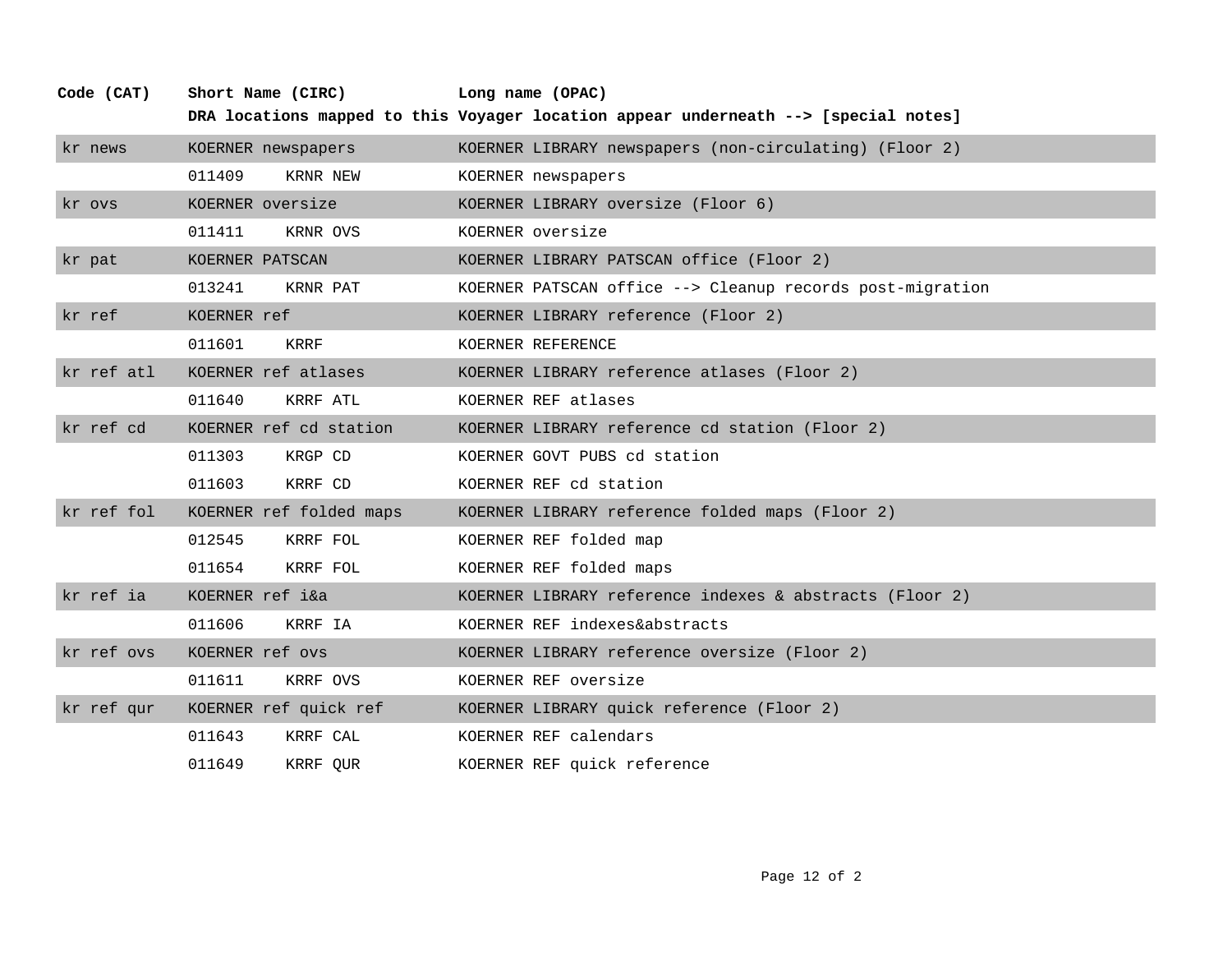| kr ref stf | KOERNER ref staff    |          | KOERNER LIBRARY reference staff area (Floor 2)            |
|------------|----------------------|----------|-----------------------------------------------------------|
|            | 011310               | KRGP STF | KOERNER GOVT PUBS staff area                              |
|            | 011610               | KRRF STF | KOERNER REF staff area                                    |
|            | 011648               | KRRF OFF | KOERNER REF office                                        |
|            | 011645               | KRRF DSK | KOERNER REF reference desk                                |
| kr ref the | KOERNER ref them     |          | KOERNER LIBRARY reference thematic maps (Floor 2)         |
|            | 011653               | KRRF THE | KOERNER REF thematic maps                                 |
| kr ref top | KOERNER ref topo     |          | KOERNER LIBRARY reference topographic maps (Floor 2)      |
|            | 011652               | KRRF TOP | KOERNER REF topographic maps                              |
| kr res     | KOERNER reserve      |          | KOERNER LIBRARY reserve collection (Floor 3)              |
|            | 010801               | EXT      | EXTENSION Koerner reserve room                            |
|            | 011402               | KRNR AV  | KOERNER audio-visual --> Films to kr film                 |
|            | 011413               | KRNR RES | KOERNER reserve                                           |
| kr stor    | KOERNER storage      |          | KOERNER LIBRARY storage (Floor 3)                         |
|            | 013570               | STOR KRN | STORAGE Koerner                                           |
| kr vf      | KOERNER vert file    |          | KOERNER LIBRARY vertical file (Floor 2)                   |
|            | 011405               | KRNR VF  | KOERNER vertical file                                     |
| kr vf nc   | KOERNER vert file NC |          | KOERNER LIBRARY vertical file (non-circulating) (Floor 2) |
|            | 011305               | KRGP VF  | KOERNER GOVT PUBS                                         |
|            | 011605               | KRRF VF  | KOERNER REF vertical file                                 |
| law        | LAW stacks           |          | LAW LIBRARY stacks                                        |
|            | 011701               | LAW      | LAW LIBRARY                                               |
|            | 011715               | LAW LUO  | LAW LIBRARY                                               |
| law av     | LAW audio-visual     |          | LAW LIBRARY audio-visual                                  |
|            | 011702               | LAW AV   | LAW audio-visual                                          |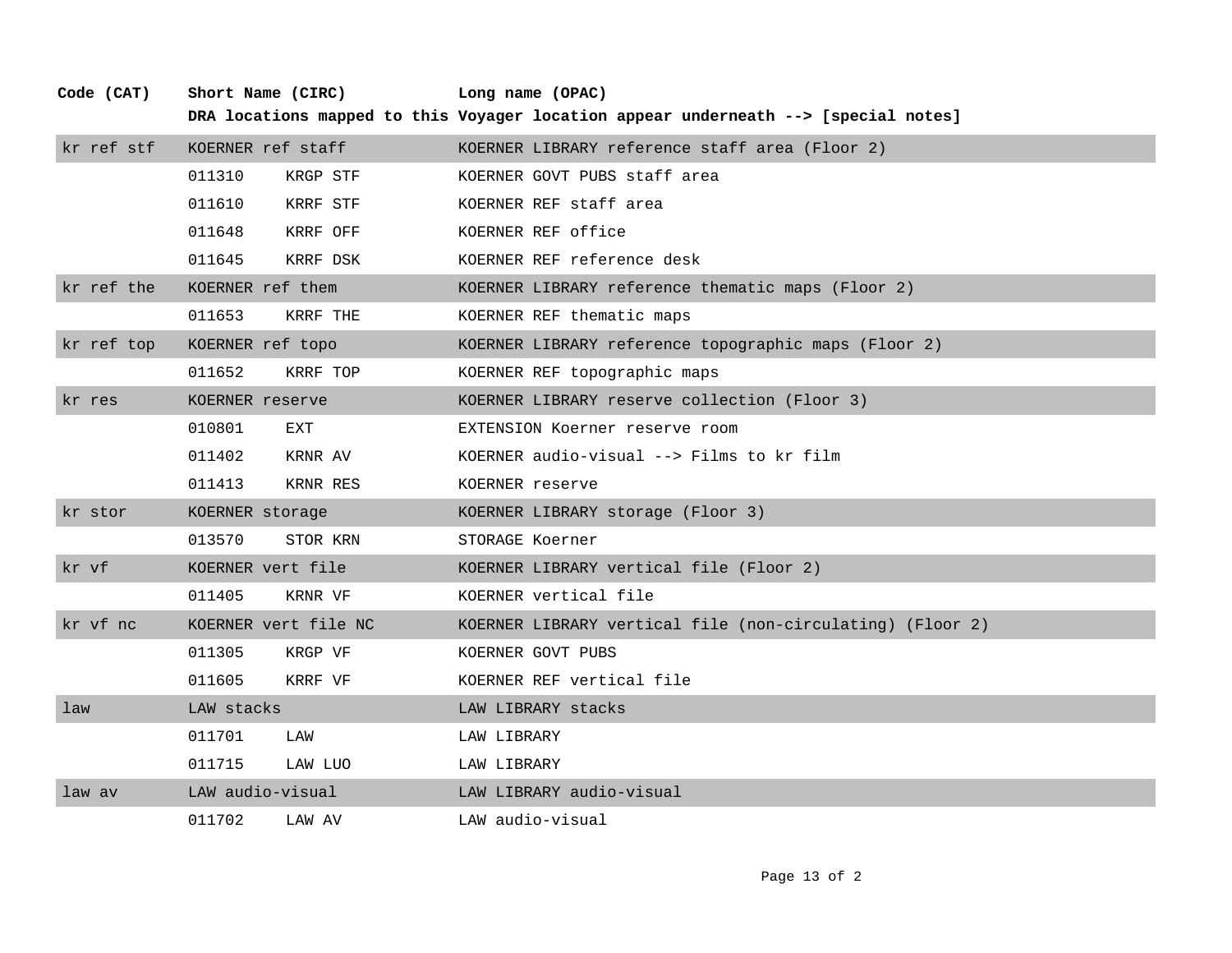| Code (CAT) | Short Name (CIRC)       | Long name (OPAC)                                                                    |
|------------|-------------------------|-------------------------------------------------------------------------------------|
|            |                         | DRA locations mapped to this Voyager location appear underneath --> [special notes] |
| law cd     | LAW cd station          | LAW LIBRARY cd station                                                              |
|            | 011703<br>LAW CD        | LAW cd station                                                                      |
| law china  | LAW Chinese             | LAW LIBRARY Chinese collection                                                      |
|            | 011740<br>LAW CH        | LAW Chinese collection                                                              |
| law fac    | LAW faculty             | LAW LIBRARY faculty library                                                         |
|            | 011741<br>LAW FLB       | LAW faculty library                                                                 |
| law hkong  | LAW Hong Kong           | LAW LIBRARY Hong Kong collection                                                    |
|            | 011743<br>LAW HK        | LAW Hong Kong collection                                                            |
| law indic  | LAW Indic               | LAW LIBRARY Indic collection                                                        |
|            | 011744<br>LAW IN        | LAW Indic collection                                                                |
| law indon  | LAW Indonesian          | LAW LIBRARY Indonesian collection                                                   |
|            | 011745<br>LAW INS       | LAW Indonesian collection                                                           |
| law japan  | LAW Japanese collection | LAW LIBRARY Japanese collection                                                     |
|            | 011748<br>LAW JP        | LAW Japanese collection                                                             |
| law jo     | LAW journals            | LAW LIBRARY journals                                                                |
|            | 011707<br>LAW JO        | LAW journals                                                                        |
| law korea  | LAW Korean collection   | LAW LIBRARY Korean collection                                                       |
|            | 011749<br>LAW KO        | LAW Korean collection                                                               |
| law macao  | LAW Macao               | LAW LIBRARY Macao collection                                                        |
|            | 011750<br>LAW MA        | Law Macao collection                                                                |
| law micro  | LAW microforms          | LAW LIBRARY microforms                                                              |
|            | 011708<br>LAW MIC       | LAW microforms                                                                      |
| law proc   | LAW processing          | LAW LIBRARY processing                                                              |
|            | 011751<br>LAW PRO       | LAW processing                                                                      |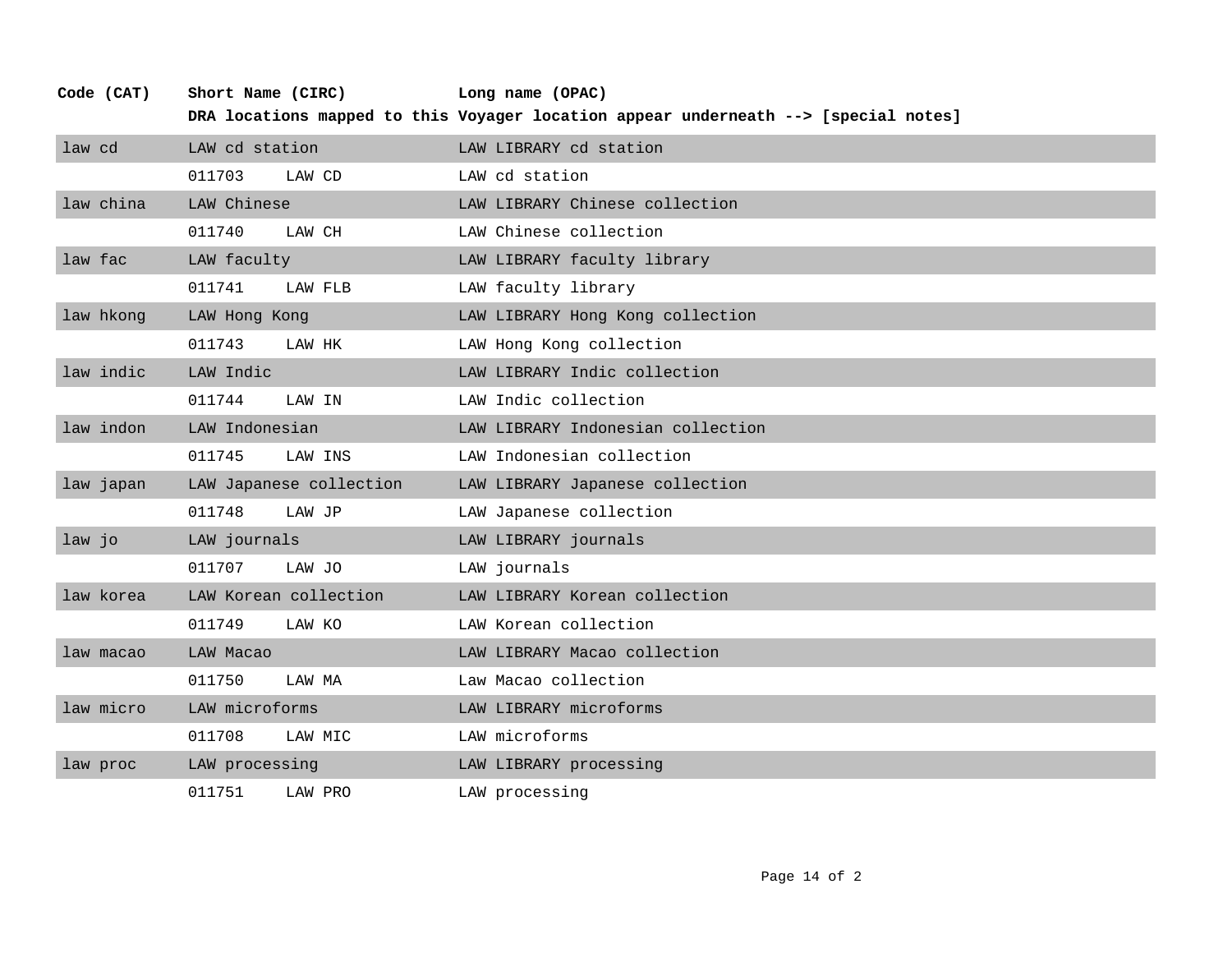| Code (CAT) | Short Name (CIRC) |                          | Long name (OPAC)                                                                    |
|------------|-------------------|--------------------------|-------------------------------------------------------------------------------------|
|            |                   |                          | DRA locations mapped to this Voyager location appear underneath --> [special notes] |
| law ref    | LAW ref           |                          | LAW LIBRARY reference (non-circulating)                                             |
|            | 011747            | LAW JOR                  | LAW journals reference                                                              |
|            | 011704            | LAW REF                  | LAW reference                                                                       |
| law rep    | LAW reports       |                          | LAW LIBRARY reports                                                                 |
|            | 011752            | LAW REP                  | LAW reports                                                                         |
| law res    | LAW reserve       |                          | LAW LIBRARY reserve collection                                                      |
|            | 011713            | LAW RES                  | LAW reserve room                                                                    |
| law sp     |                   | LAW special collection   | LAW LIBRARY special collection                                                      |
|            | 011753            | LAW SP                   | LAW special collection                                                              |
| law st     | LAW statutes      |                          | LAW LIBRARY statutes                                                                |
|            | 011754            | LAW ST                   | LAW statutes                                                                        |
| law stor   | LAW storage       |                          | LAW LIBRARY storage                                                                 |
|            | 011757            | LAW STOR                 | LAW Storage                                                                         |
| law taiwan |                   | LAW Taiwanese collection | LAW LIBRARY Taiwanese collection                                                    |
|            | 011755            | LAW TA                   | LAW Taiwanese collection                                                            |
| lpc acq    | Acquisitions      |                          | ACQUISITIONS                                                                        |
|            | 011901            | ACQ                      | LPC ACQUISITIONS                                                                    |
|            | 011901            | ACQ                      | LPC ACQUISITIONS                                                                    |
| lpc cat    | Cataloguing       |                          | CATALOGUIING                                                                        |
|            | 012001            | CAT                      | LPC CATALOGUING                                                                     |
|            | 012041            | CAT STOR                 | LPC CAT storage                                                                     |
| lpc cat rf | LPC cat ref       |                          | CATALOGUING reference                                                               |
|            | 012004            | CAT REF                  | LPC CAT reference                                                                   |
| lpc pres   | LPC preservation  |                          | PRESERVATION OFFICE                                                                 |
|            | 013001            | PRES                     | PRESERVATION OFFICE                                                                 |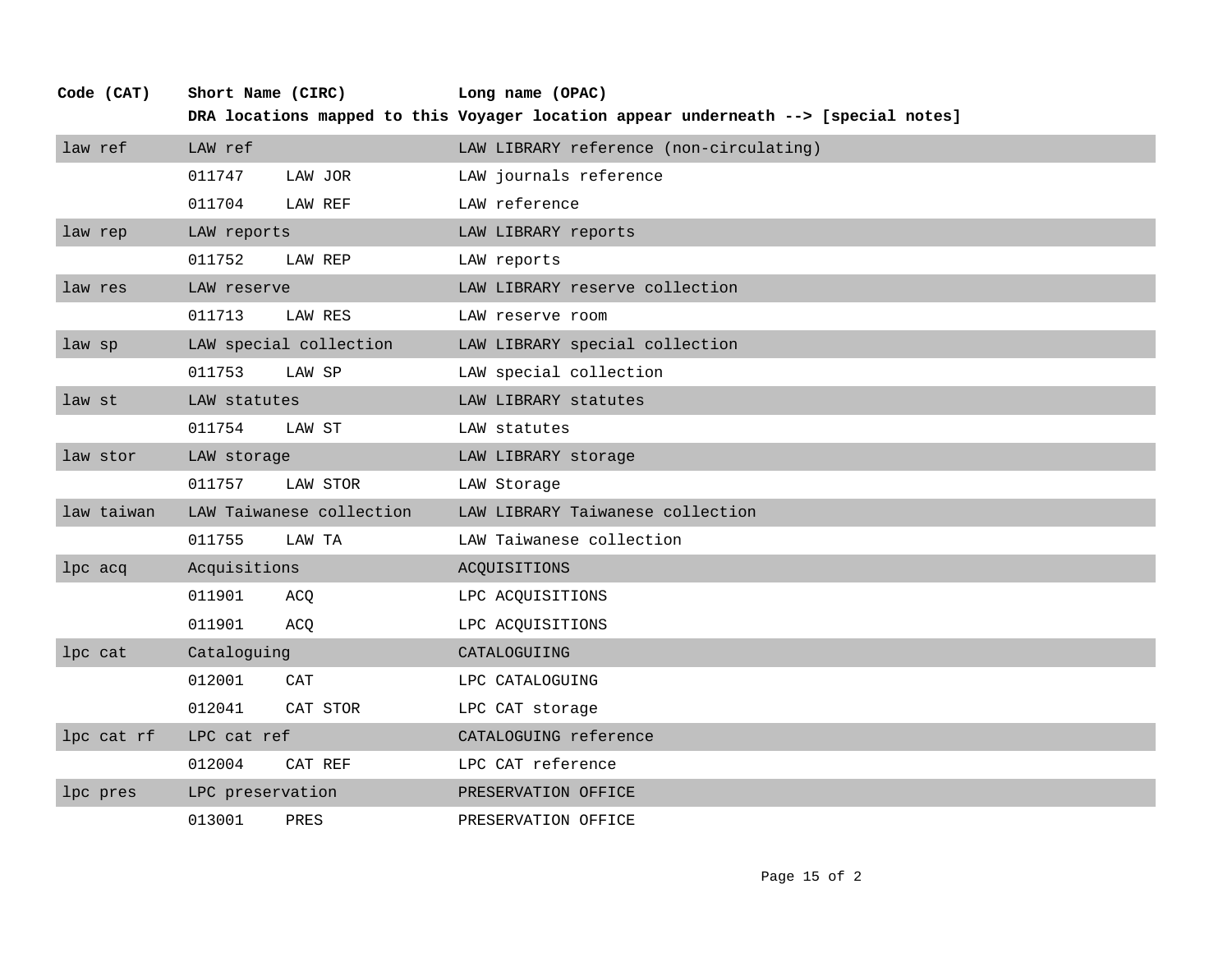| Code (CAT) | Short Name (CIRC) |          | Long name (OPAC)<br>DRA locations mapped to this Voyager location appear underneath --> [special notes] |
|------------|-------------------|----------|---------------------------------------------------------------------------------------------------------|
| lpc ser    | Serials           |          | SERIALS                                                                                                 |
|            | 012101            | SER      | LPC SERIALS                                                                                             |
| lpc stor a | LPC storage A     |          | LPC storage A                                                                                           |
|            | 013564            | STOR LPA | STORAGE Asian (LPA)                                                                                     |
|            | 013547            | STOR LPA | STORAGE Main (LPA)                                                                                      |
|            | 013548            | STOR LPG | STORAGE LPG                                                                                             |
|            | 013550            | STOR LW1 | STORAGE LW1                                                                                             |
|            | 013551            | STOR LWI | STORAGE LWI                                                                                             |
| lpc stor b | LPC storage B     |          | LPC storage B                                                                                           |
|            | 013544            | STOR LP5 | STORAGE Fine Arts (LP5)                                                                                 |
|            | 013545            | STOR LP6 | STORAGE Education (LP6)                                                                                 |
|            | 013546            | STOR LP9 | STORAGE Main (LP9)                                                                                      |
|            | 013549            | STOR LPI | STORAGE LPI                                                                                             |
|            | 013567            | STOR EL  | STORAGE Education (EL)                                                                                  |
|            | 013568            | STOR FAL | STORAGE Fine Arts (FAL)                                                                                 |
|            | 013571            | STOR KRF | STORAGE Koerner Ref (KRF)                                                                               |
|            | 013543            | STOR LP4 | STORAGE Main/Koerner (LP4)                                                                              |
|            | 013541            | STOR LP2 | STORAGE Sci & Eng (LP2)                                                                                 |
|            | 013542            | STOR LP3 | STORAGE Koerner Ref (LP3)                                                                               |
|            | 013540            | STOR LP1 | STORAGE MacMillan (LP1)                                                                                 |
| lpc sys    | LPC systems       |          | SYSTEMS                                                                                                 |
|            | 013601            | SYS      | SYSTEMS                                                                                                 |
| math       | MATH stacks       |          | MATHEMATICS LIBRARY stacks                                                                              |
|            | 012601            | MATH     | MATHEMATICS LIBRARY                                                                                     |
| math jo    | MATH journals     |          | MATHEMATICS LIBRARY journals                                                                            |
|            | 012607            | MATH JO  | MATHEMATICS LIBRARY                                                                                     |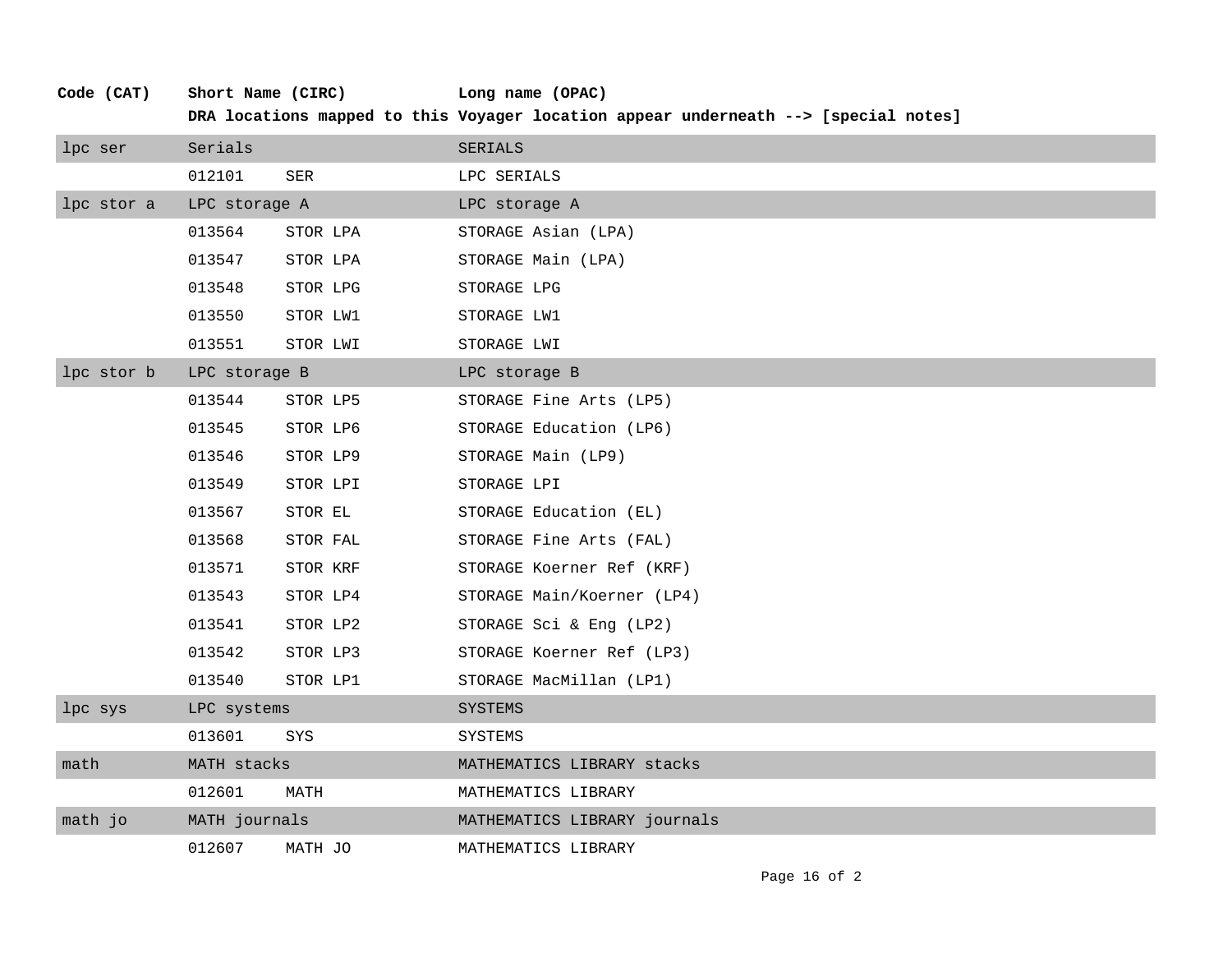|           |                    |                         | DRA locations mapped to this Voyager location appear underneath --> [special notes] |
|-----------|--------------------|-------------------------|-------------------------------------------------------------------------------------|
| math ref  | MATH ref           |                         | MATHEMATICS LIBRARY reference (non-circulating)                                     |
|           | 012604             | MATH REF                | MATHEMATICS reference                                                               |
|           | 012640             | MATH ATL                | MATHEMATICS atlases                                                                 |
| mcm       | MACMILLAN stacks   |                         | MACMILLAN LIBRARY stacks                                                            |
|           | 012201             | MCM                     | MACMILLAN LIBRARY                                                                   |
|           | 012207             | MCM                     | MACMILLAN LIBRARY                                                                   |
| mcm annex | MACMILLAN annex    |                         | MACMILLAN LIBRARY annex                                                             |
|           | 013574             | STOR ANX                | STORAGE MacMillan (Annex)                                                           |
| mcm av    |                    | MACMILLAN audio-visual  | MACMILLAN LIBRARY audio-visual                                                      |
|           | 012202             | MCM AV                  | MACMILLAN audio-visual                                                              |
|           | 012203             | MCM AV                  | MACMILLAN cd station                                                                |
| mcm copy  |                    | MACMILLAN copy room     | MACMILLAN LIBRARY copy room                                                         |
|           | 012240             | MCM CPY                 | MACMILLAN copy room                                                                 |
| mcm cujo  |                    | MACMILLAN curr journals | MACMILLAN LIBRARY current journals                                                  |
|           | 012241             | MCM DSP                 | MACMILLAN display                                                                   |
| mcm ovs   | MACMILLAN oversize |                         | MACMILLAN LIBRARY oversize                                                          |
|           | 012211             | MCM OVS                 | MACMILLAN oversize                                                                  |
| mcm rdi   | MACMILLAN ref dict |                         | MACMILLAN LIBRARY reference dictionary (non-circulating)                            |
|           | 012243             | MCM RDI                 | MACMILLAN reference dictionary                                                      |
| mcm ref   | MACMILLAN ref      |                         | MACMILLAN LIBRARY reference (non-circulating)                                       |
|           | 012244             | MCM WRC                 | MACMILLAN writer's corner                                                           |
|           | 012204             | MCM REF                 | MACMILLAN reference                                                                 |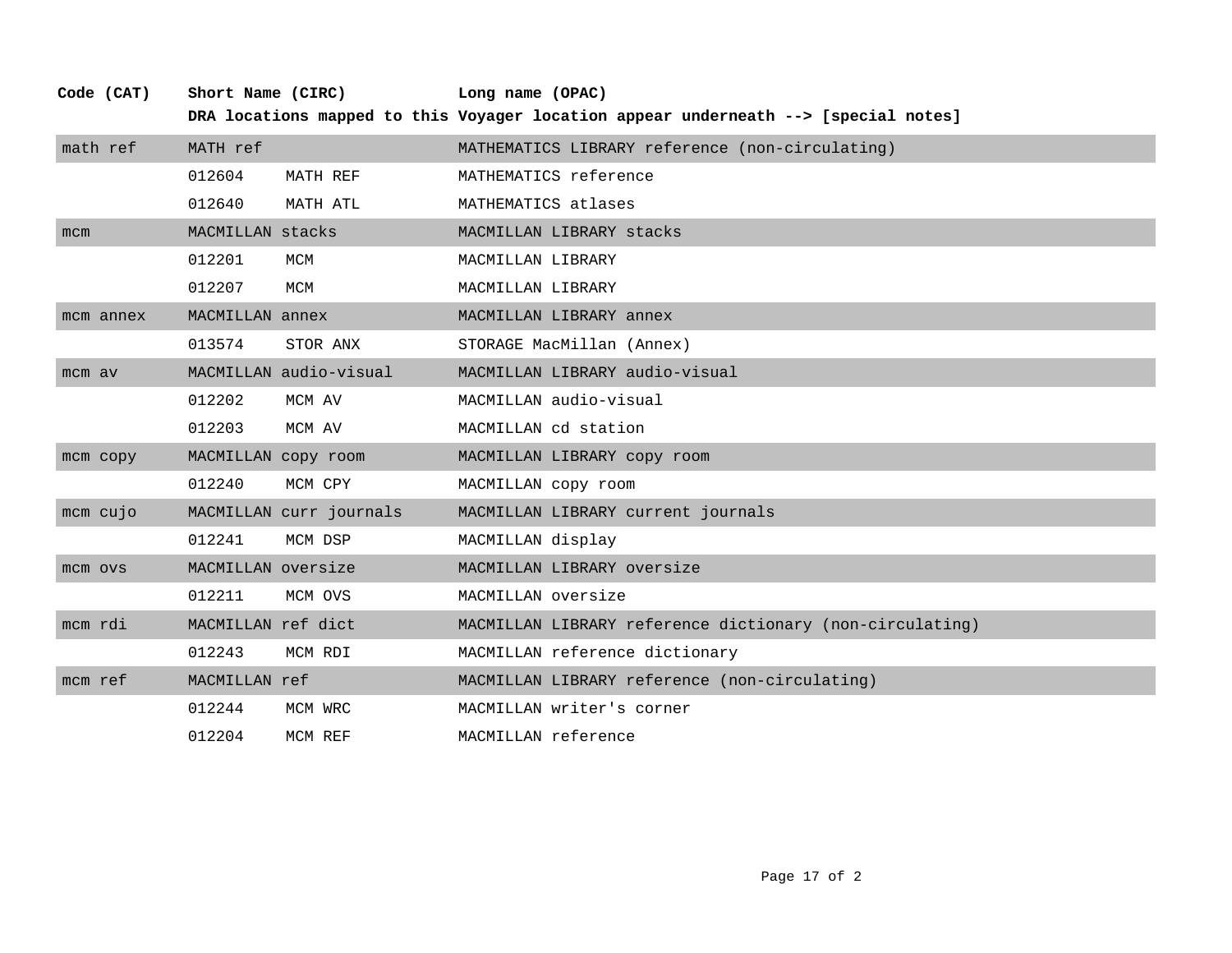| Code (CAT) | Short Name (CIRC) |                       | Long name (OPAC)                                                                    |  |
|------------|-------------------|-----------------------|-------------------------------------------------------------------------------------|--|
|            |                   |                       | DRA locations mapped to this Voyager location appear underneath --> [special notes] |  |
| mn         | MAIN stacks       |                       | MAIN LIBRARY stacks                                                                 |  |
|            | 010901            | MN                    | MAIN LIBRARY                                                                        |  |
|            | 010907            | ΜN                    | MAIN LIBRARY                                                                        |  |
|            | 010915            | FAL LUO               | MAIN LIBRARY                                                                        |  |
|            | 012401            | ΜN                    | MAIN LIBRARY                                                                        |  |
|            | 012407            | MN                    | <b>MAIN LIBRARY</b>                                                                 |  |
|            | 012415            | MN LUO                | MAIN LIBRARY                                                                        |  |
| mn admin   | MAIN admin        |                       | MAIN LIBRARY administration                                                         |  |
|            | 012443            | MN LIBO               | MAIN Librarian's office                                                             |  |
|            | 011445            | KRNR ADM              | KOERNER administration                                                              |  |
|            | 011801            | LIBO                  | LIBRARIAN'S OFFICE                                                                  |  |
|            | 011804            | LIBO REF              | LIBRARIAN'S OFFICE reference                                                        |  |
| mn asian   | MAIN Asian        |                       | MAIN LIBRARY Asian collection                                                       |  |
|            | 012447            | MN ASIAN              | MAIN Asian collection                                                               |  |
| mn av      | MAIN audio-visual |                       | MAIN LIBRARY audio-visual                                                           |  |
|            | 012402            | MN AV                 | MAIN audio-visual                                                                   |  |
| mn juv     | MAIN juvenile     |                       | MAIN LIBRARY juvenile                                                               |  |
|            | 012440            | MN JUV                | MAIN juvenile                                                                       |  |
| mn learn   |                   | MAIN learning commons | MAIN LIBRARY Chapman Learning Commons                                               |  |
|            | 012448            | MN LEARN              | MAIN Learning Commons                                                               |  |
| mn mn      | MAIN stor (MN)    |                       | MAIN LIBRARY storage (MN)                                                           |  |
|            | 013553            | STOR MN               | STORAGE Main (MN)                                                                   |  |
|            | 013575            | STOR MN               | STORAGE Main (MN)                                                                   |  |
| $mn$ $mn1$ | MAIN stor (MN1)   |                       | MAIN LIBRARY storage (MN1)                                                          |  |
|            | 013554            | STOR MN1              | STORAGE Main (MN1)                                                                  |  |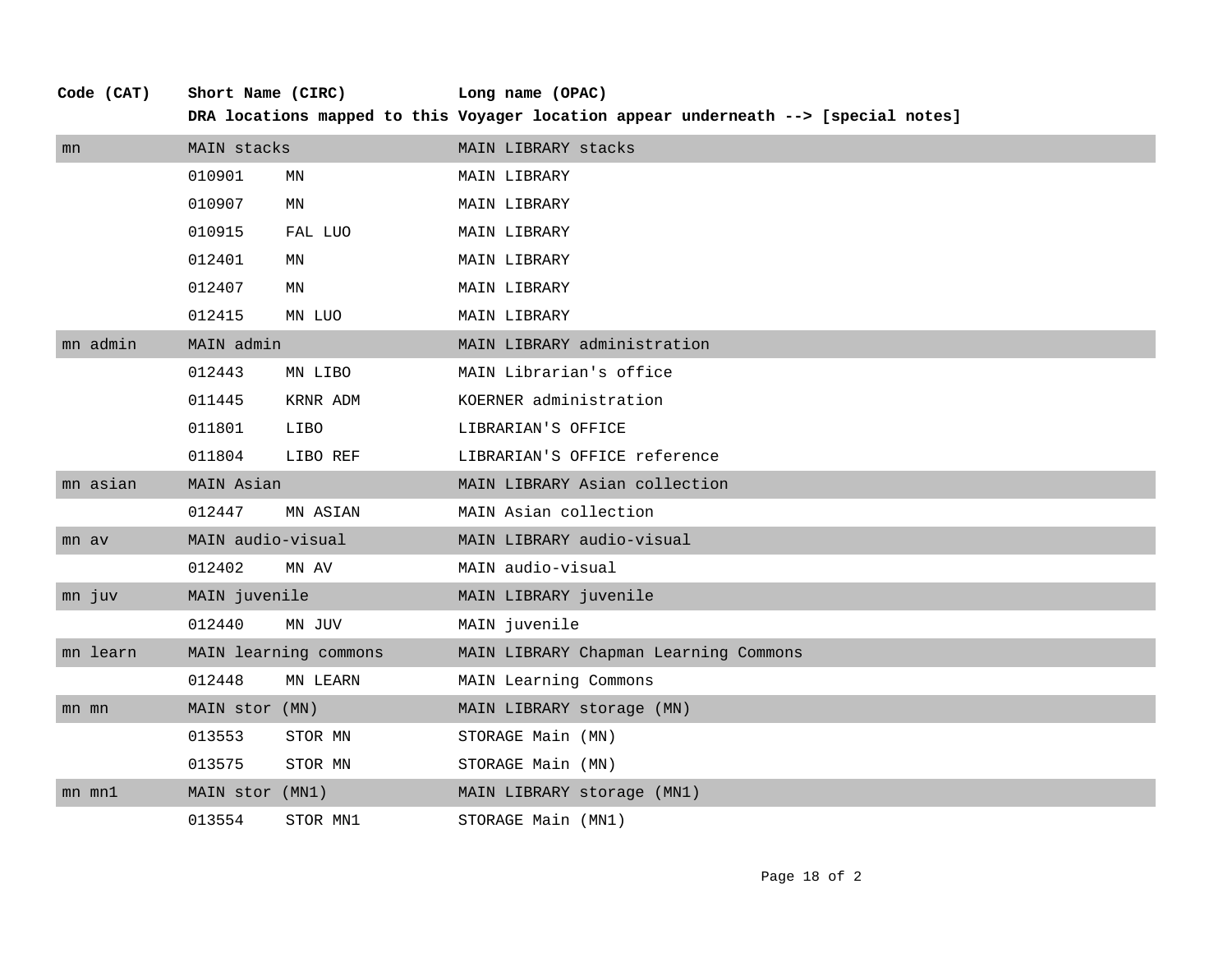| Code (CAT) | Short Name (CIRC) |                        | Long name (OPAC)                                                                    |
|------------|-------------------|------------------------|-------------------------------------------------------------------------------------|
|            |                   |                        | DRA locations mapped to this Voyager location appear underneath --> [special notes] |
| $mn$ $mn2$ | MAIN stor (MN2)   |                        | MAIN LIBRARY storage (MN2)                                                          |
|            | 013555            | STOR MN2               | STORAGE Main (MN2)                                                                  |
| $mn$ $mn7$ | MAIN stor (MN7)   |                        | MAIN LIBRARY storage (MN7)                                                          |
|            | 013556            | STOR MN7               | STORAGE Main (MN7)                                                                  |
| mn mna     | MAIN stor (MNA)   |                        | MAIN LIBRARY storage (MNA)                                                          |
|            | 013557            | STOR MNA               | STORAGE Main (MNA)                                                                  |
| mn mnf     | MAIN stor (MNF)   |                        | MAIN LIBRARY storage (MNF)                                                          |
|            | 013558            | STOR MNF               | STORAGE Music (MNF) --> Cleanup post-migration                                      |
| mn mnk     | MAIN stor (MNK)   |                        | MAIN LIBRARY storage (MNK)                                                          |
|            | 013559            | STOR MNK               | STORAGE Law (MNK)                                                                   |
| mn monos   |                   | MAIN storage (monos)   | MAIN LIBRARY storage (monos)                                                        |
|            | 013583            | STOR MON               | STORAGE Main monos                                                                  |
| mn ovs     | MAIN oversize     |                        | MAIN LIBRARY oversize                                                               |
|            | 012411            | MN OVS                 | MAIN oversize                                                                       |
| mn res     | MAIN reserve      |                        | MAIN LIBRARY reserve collection                                                     |
|            | 012413            | MN RES                 | MAIN reserve room                                                                   |
| mn rid     | MAIN Ridington    |                        | MAIN LIBRARY Ridington room                                                         |
|            | 012446            | MN RIDNT               | MAIN Ridington room                                                                 |
| mn serials |                   | MAIN storage (serials) | MAIN LIBRARY storage (serials)                                                      |
|            | 013584            | STOR SER               | STORAGE Main serials                                                                |
| mn staff   |                   | MAIN circulation staff | MAIN LIBRARY circulation staff area                                                 |
|            | 012410            | MN STF                 | MAIN circulation staff area                                                         |
| mn wil cd  | MAIN Wilson CD    |                        | MAIN LIBRARY Wilson compact disc                                                    |
|            | 012441            | MN WCD                 | MAIN Wilson compact disc                                                            |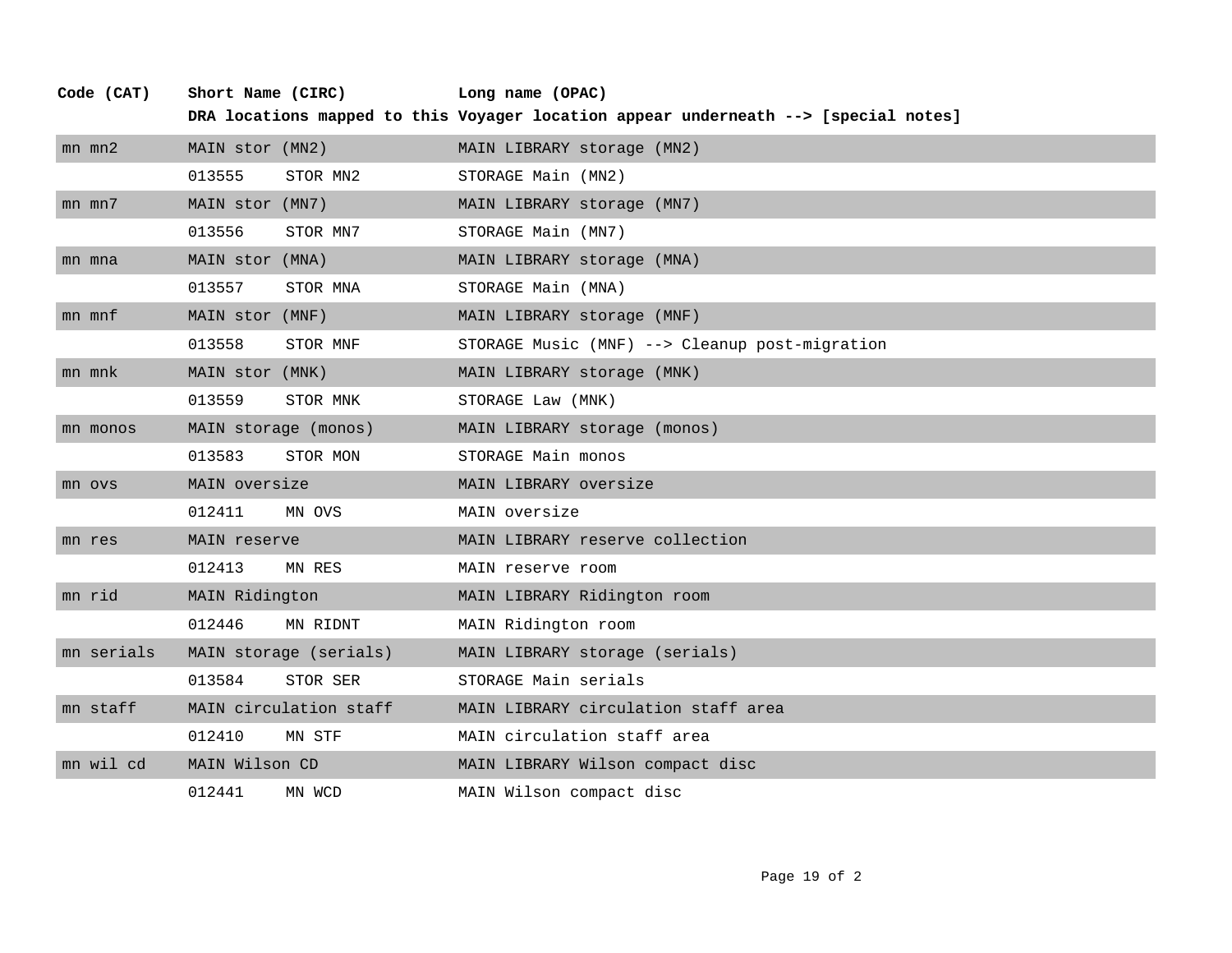| Code (CAT) | Short Name (CIRC)  |                    | Long name (OPAC)                                                                    |  |
|------------|--------------------|--------------------|-------------------------------------------------------------------------------------|--|
|            |                    |                    | DRA locations mapped to this Voyager location appear underneath --> [special notes] |  |
| mn wil sto | MAIN stor (Wilson) |                    | MAIN LIBRARY storage (Wilson)                                                       |  |
|            | 012442             | MN LPSTO           | MAIN Wilson lp storage                                                              |  |
|            | 012444             | MN LPSHO           | MAIN Wilson show biz storage                                                        |  |
|            | 013580             | STOR WIL           | MAIN Wilson lp storage                                                              |  |
| mus        | MUSIC stacks       |                    | MUSIC LIBRARY stacks                                                                |  |
|            | 012701             | MUS                | MUSIC LIBRARY                                                                       |  |
|            | 012707             | MUS JO             | MUSIC LIBRARY                                                                       |  |
|            | 012715             | MUS LUO            | MUSIC LIBRARY                                                                       |  |
| mus cass   | MUSIC audio cass   |                    | MUSIC LIBRARY audio cassettes                                                       |  |
|            | 012740             | MUS CAS            | MUSIC cassette                                                                      |  |
| mus cd     | MUSIC cd station   |                    | MUSIC LIBRARY cd station                                                            |  |
|            | 012703             | MUS CD             | MUSIC cd station                                                                    |  |
| mus cpc    |                    | MUSIC compact disc | MUSIC LIBRARY compact disc                                                          |  |
|            | 012741             | MUS CPC            | MUSIC compact disc                                                                  |  |
| mus ovs    | MUSIC oversize     |                    | MUSIC LIBRARY oversize                                                              |  |
|            | 012711             | MUS OVS            | MUSIC oversize                                                                      |  |
| mus perf   | MUSIC performance  |                    | MUSIC LIBRARY performance                                                           |  |
|            | 012742             | MUS PER            | MUSIC performance                                                                   |  |
| mus ref    | MUSIC ref          |                    | MUSIC LIBRARY reference (non-circulating)                                           |  |
|            | 012704             | MUS REF            | MUSIC reference                                                                     |  |
| mus scor   | MUSIC scores       |                    | MUSIC LIBRARY scores                                                                |  |
|            | 012744             | MUS PREB           | MUSIC prebindery                                                                    |  |
| mus sem    |                    | MUSIC seminar room | MUSIC LIBRARY seminar room                                                          |  |
|            | 012743             | MUS SEM            | MUSIC seminar room                                                                  |  |
| mus staff  | MUSIC staff        |                    | MUSIC LIBRARY staff area                                                            |  |
|            | 012710             | MUS STF            | MUSIC staff area                                                                    |  |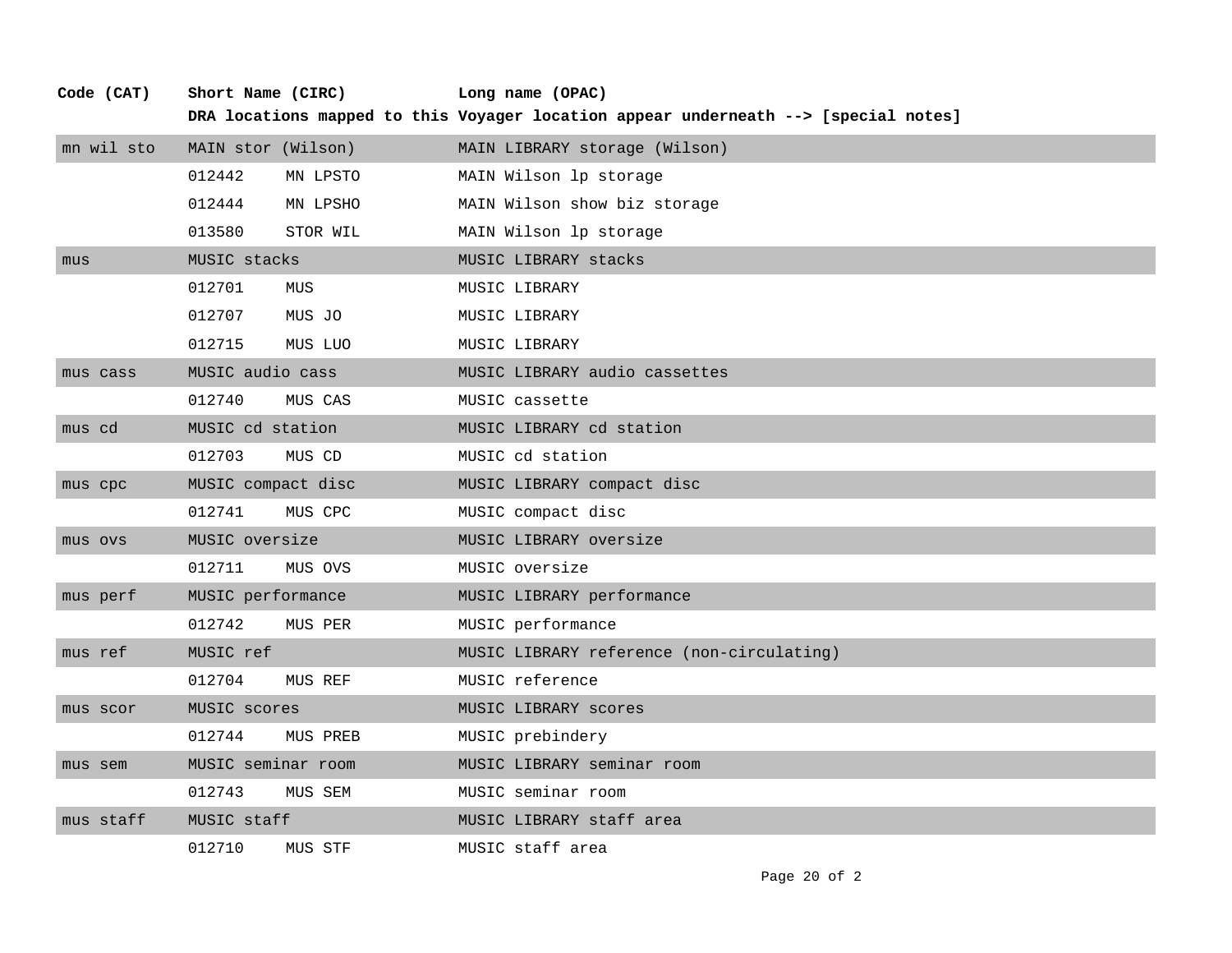| online     | ONLINE             |         | ONLINE                                                  |
|------------|--------------------|---------|---------------------------------------------------------|
|            | 013801             | SYSU    | ONLINE                                                  |
| rbsc       | <b>RBSC</b>        |         | RARE BOOKS & SPECIAL COLLECTIONS                        |
|            | 013341             | SP HT   | RARE BKS & SP COLL hist textbk                          |
|            | 013301             | SP      | RARE BOOKS & SPECIAL COLL                               |
|            | 013307             | SP      | RARE BOOKS & SPECIAL COLL                               |
| rbsc jmap  | RBSC Japanese maps |         | RARE BOOKS & SPECIAL COLLECTIONS Japanese maps          |
|            | 013345             | SP JMAP | RARE BKS & SP COLL Jmaps                                |
| rbsc lpc   | RBSC LPC           |         | RARE BOOKS & SPECIAL COLLECTIONS storage (LPC)          |
|            | 013348             | SP LPC  | RARE BKS & SP COLL stor (LPC)                           |
| rbsc maps  | RBSC maps          |         | RARE BOOKS & SPECIAL COLLECTIONS maps                   |
|            | 013346             | SP MAPS | RARE BKS & SP COLL maps                                 |
| rbsc micro | RBSC micro         |         | RARE BOOKS & SPECIAL COLLECTIONS microforms             |
|            | 013308             | SP MIC  | RARE BKS & SP COLL microforms                           |
| rbsc ovs   | RBSC oversize      |         | RARE BOOKS & SPECIAL COLLECTIONS oversize               |
|            | 013311             | SP OVS  | RARE BKS & SP COLL oversize                             |
| rbsc pam   | RBSC pamphlet      |         | RARE BOOKS & SPECIAL COLLECTIONS pamphlet files         |
|            | 013340             | SP PAM  | RARE BKS & SP COLL pam files                            |
| rbsc pol   | RBSC Polish        |         | RARE BOOKS & SPECIAL COLLECTIONS Polish publications    |
|            | 013342             | SP PO   | RARE BKS & SP COLL Polish pubs                          |
| rbsc ref   | RBSC ref           |         | RARE BOOKS & SPECIAL COLLECTIONS reference              |
|            | 013304             | SP REF  | RARE BKS & SP COLL reference                            |
| rbsc sowk  | RBSC social work   |         | RARE BOOKS & SPECIAL COLLECTIONS social work collection |
|            | 013343             | SP SW   | RARE BKS & SP COLL social work                          |
| rbsc staff | RBSC staff         |         | RARE BOOKS & SPECIAL COLLECTIONS staff area             |
|            | 013310             | SP STF  | RARE BKS & SP COLL staff area                           |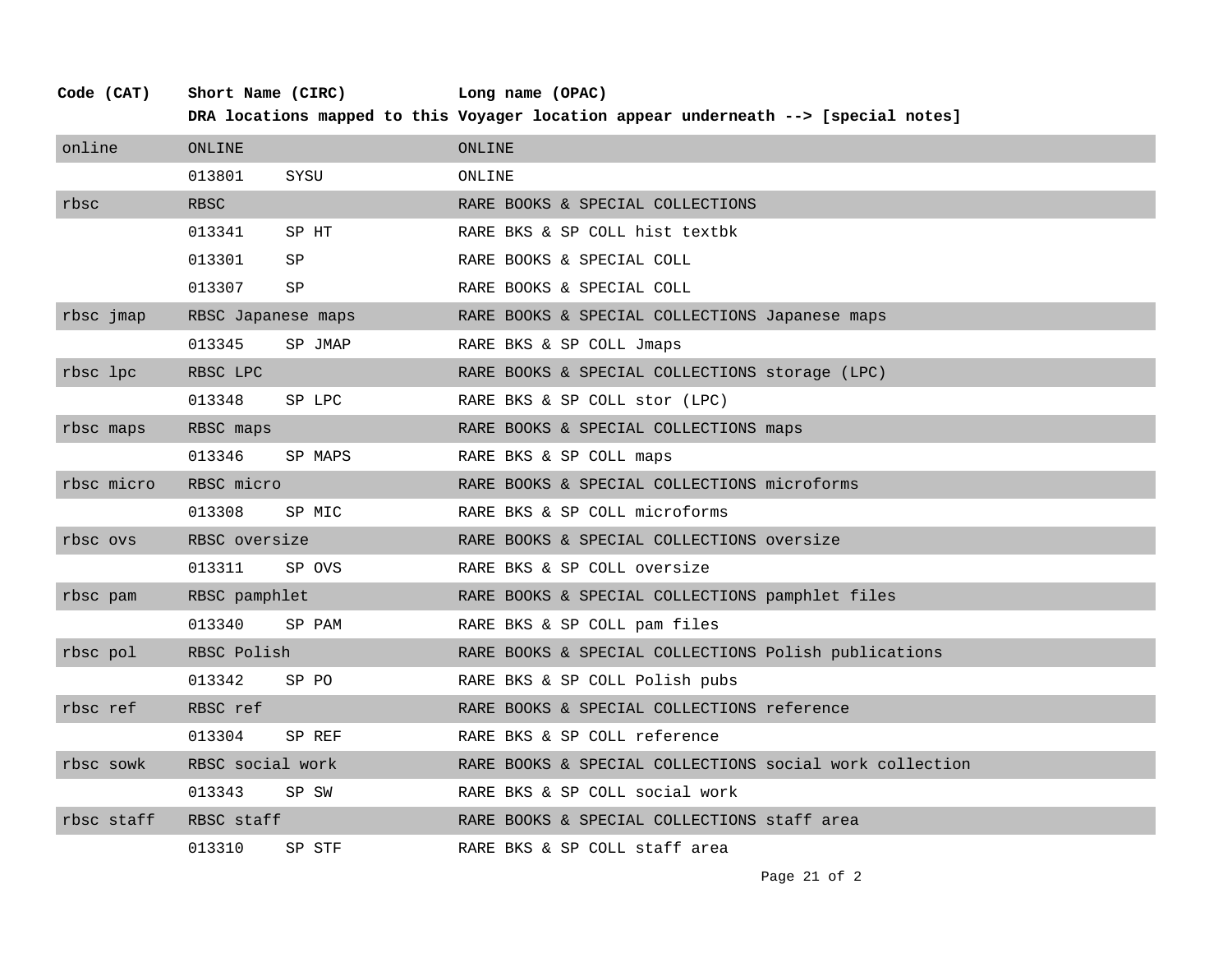| Code (CAT) | Short Name (CIRC)         | Long name (OPAC)                                                                    |
|------------|---------------------------|-------------------------------------------------------------------------------------|
|            |                           | DRA locations mapped to this Voyager location appear underneath --> [special notes] |
| rbsc stor  | RBSC stor                 | RARE BOOKS & SPECIAL COLLECTIONS storage                                            |
|            | 013577<br>STOR SP         | STORAGE Special Collections                                                         |
| rbsc ubc   | RBSC UBC essays           | RARE BOOKS & SPECIAL COLLECTIONS UBC essays                                         |
|            | 013344<br>SP UE           | RARE BKS & SP COLL UBC essays                                                       |
| rsq        | ROBSON stacks             | ROBSON SQUARE LIBRARY stacks                                                        |
|            | 014301<br>RSQ             | ROBSON SQUARE LIBRARY                                                               |
| rsq av     | ROBSON av                 | ROBSON SQUARE LIBRARY audio-visual                                                  |
|            | 014302<br>RSO AV          | ROBSON SQUARE audio-visual                                                          |
| rsq jo     | ROBSON journals           | ROBSON SQUARE LIBRARY journals                                                      |
|            | 014307<br>RSQ JO          | ROBSON SQUARE journals                                                              |
| rsq news   | ROBSON newspapers         | ROBSON SQUARE LIBRARY newspapers                                                    |
|            | 014309<br>RSO NEWS        | ROBSON SQUARE newspapers                                                            |
| rsq ref    | ROBSON ref                | ROBSON SQUARE LIBRARY reference (non-circulating)                                   |
|            | 014304<br>RSQ REF         | ROBSON SQUARE reference                                                             |
| scie cd    | MN SCI cd station         | MAIN LIBRARY Science & Engineering cd station                                       |
|            | 013203<br>SCIE CD         | SCI & ENG cd station                                                                |
| scie qp    | MN SCI gov pubs           | MAIN LIBRARY Science & Engineering gov pubs                                         |
|            | 013214<br><b>SCIE GOV</b> | SCI & ENG govt pubs                                                                 |
| scie micro | MN SCI micro              | MAIN LIBRARY Science & Engineering microforms                                       |
|            | 013208<br>SCIE MIC        | SCI & ENG microforms                                                                |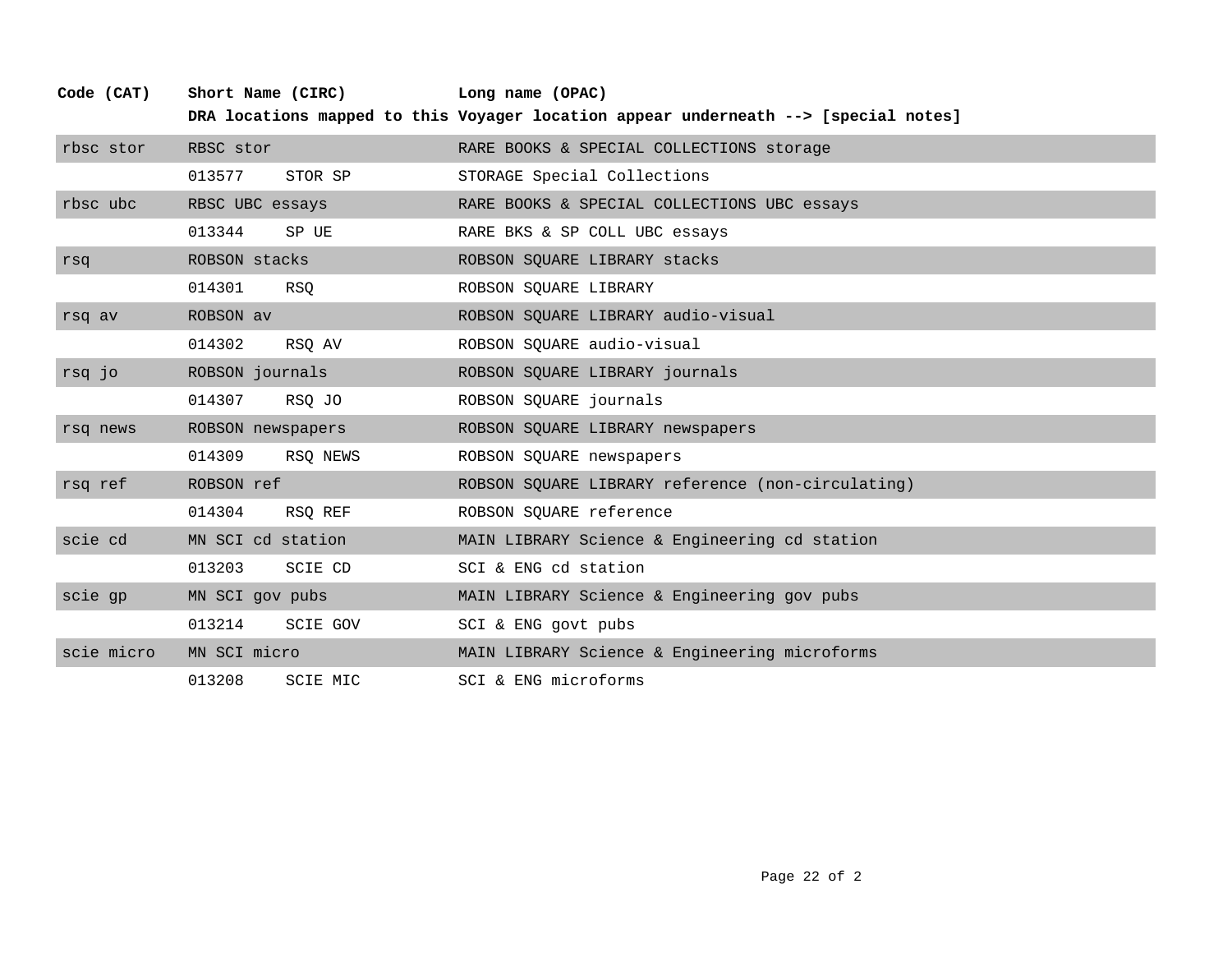| scie ref   | MN SCI ref         |                 | MAIN LIBRARY Science & Engineering reference                              |
|------------|--------------------|-----------------|---------------------------------------------------------------------------|
|            | 013204             | <b>SCIE REF</b> | SCI & ENG reference                                                       |
|            | 013201             | SCIE            | SCIENCE & ENGINEERING                                                     |
|            | 013242             | <b>SCIE RCO</b> | SCI & ENG ref conf index                                                  |
|            | 013246             | <b>SCIE RFT</b> | SCI & ENG ref transl index                                                |
|            | 013206             | SCIE IA         | SCI & ENG indexes&abstracts                                               |
|            | 013244             | <b>SCIE RDH</b> | SCI & ENG ref directory                                                   |
|            | 013243             | SCIE RDI        | SCI & ENG ref dictionary                                                  |
|            | 013245             | <b>SCIE RSW</b> | SCI & ENG ref softw directory                                             |
| scie staff | MN SCI staff       |                 | MAIN LIBRARY Science & Engineering staff area                             |
|            | 013210             | <b>SCIE STF</b> | SCI & ENG staff area                                                      |
| scie std   | MN SCI standards   |                 | MAIN LIBRARY Science & Engineering standards collection                   |
|            | 013247             | <b>SCIE STD</b> | SCI & ENG standards collection                                            |
| scie stor  | MN SCI stor        |                 | MAIN LIBRARY Science & Engineering storage                                |
|            | 013248             | <b>SCIE STO</b> | SCI & ENG storage                                                         |
| stpl       | ST PAULS           |                 | ST. PAUL'S HOSPITAL LIBRARY stacks                                        |
|            | 013401             | STPL            | ST. PAUL'S HOSPITAL LIBRARY --> Cassettes, CD-ROMs, Software, Videos to c |
| stpl don   | ST. PAULS donated  |                 | ST. PAUL'S HOSPITAL LIBRARY donated collections                           |
|            | 013468             | STPL DON        | ST PAUL'S donated collections                                             |
| stpl jo    | ST. PAULS journals |                 | ST. PAUL'S HOSPITAL LIBRARY journals                                      |
|            | 013407             | STPL JO         | ST. PAUL'S HOSPITAL LIBRARY                                               |
| stpl pam   | ST. PAULS pamphlet |                 | ST. PAUL'S HOSPITAL LIBRARY pamphlet files                                |
|            | 013405             | STPL VF         | ST. PAUL'S vertical file                                                  |
| stpl ref   | ST. PAULS ref      |                 | ST. PAUL'S HOSPITAL LIBRARY reference (non-circulating)                   |
|            | 013404             | STPL REF        | ST. PAUL'S reference                                                      |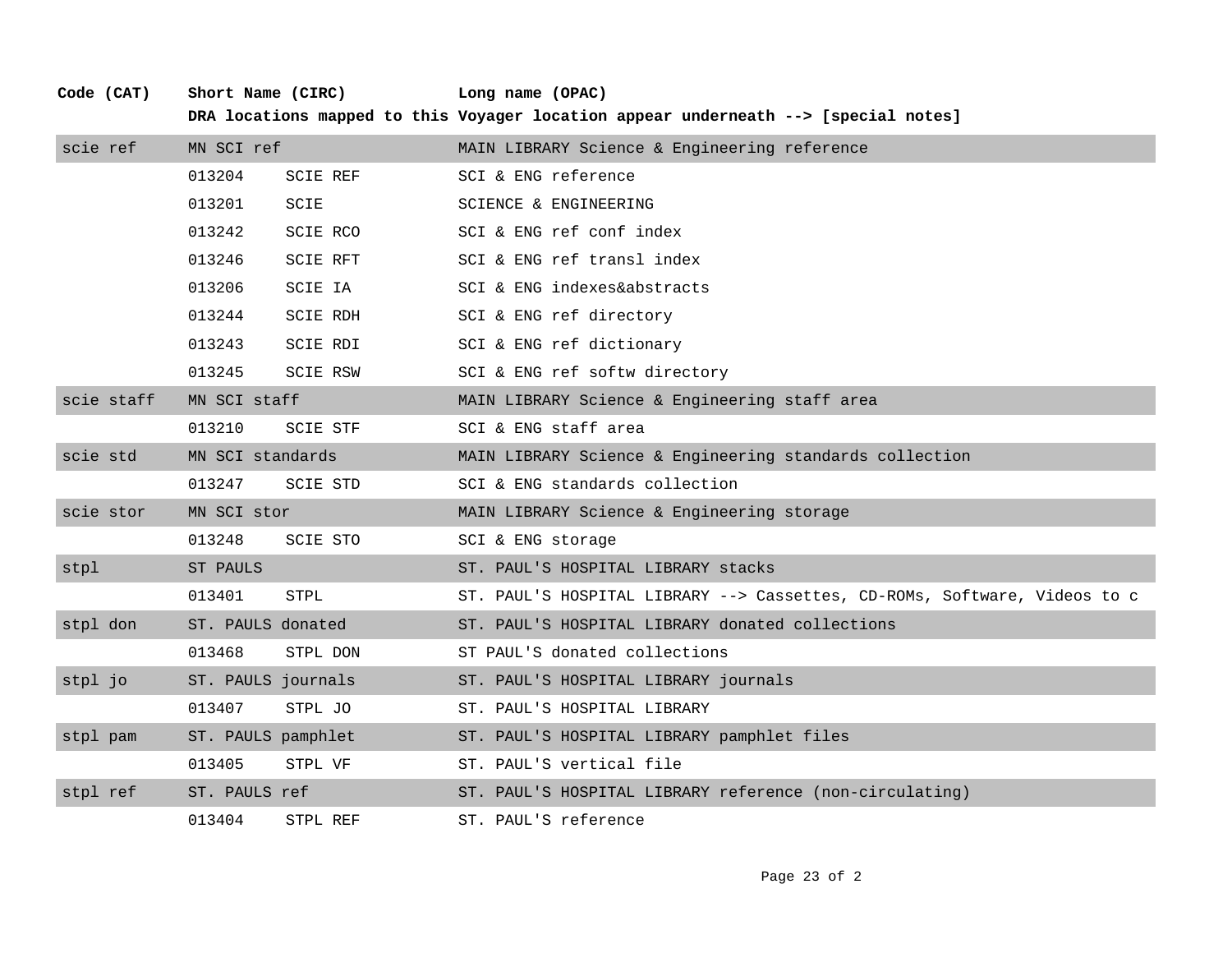| Code (CAT) | Short Name (CIRC) |                         | Long name (OPAC)                                                                    |  |
|------------|-------------------|-------------------------|-------------------------------------------------------------------------------------|--|
|            |                   |                         | DRA locations mapped to this Voyager location appear underneath --> [special notes] |  |
| stpl res   | ST. PAULS reserve |                         | ST. PAUL'S HOSPITAL LIBRARY reserve collection (1 day loan)                         |  |
|            | 013413            | STPL RES                | ST. PAUL'S reserve                                                                  |  |
| triumf     | TRIUMF            |                         | <b>TRIUMF</b>                                                                       |  |
|            | 013701            | TRI                     | TRIUMF                                                                              |  |
| wd         | WOODWARD stacks   |                         | WOODWARD LIBRARY stacks                                                             |  |
|            | 014015            | WD LUO                  | WOODWARD LIBRARY                                                                    |  |
|            | 014001            | WD                      | WOODWARD LIBRARY                                                                    |  |
|            | 014007            | WD JO                   | WOODWARD LIBRARY                                                                    |  |
| wd av      |                   | WOODWARD audio-visual   | WOODWARD LIBRARY audio-visual                                                       |  |
|            | 014002            | WD AV                   | WOODWARD audio-visual                                                               |  |
| wd bib     |                   | WOODWARD bib centre     | WOODWARD LIBRARY bibliographic centre                                               |  |
|            | 014041            | WD BIC                  | WOODWARD bibliographic centre                                                       |  |
| wd cd      |                   | WOODWARD cd station     | WOODWARD LIBRARY cd station                                                         |  |
|            | 014003            | WD CD                   | WOODWARD cd station                                                                 |  |
| wd cujo    |                   | WOODWARD curr journals  | WOODWARD LIBRARY current journals                                                   |  |
|            | 014069            | WD CUJO                 | WOODWARD current journals                                                           |  |
| wd gp      | WOODWARD gov pubs |                         | WOODWARD LIBRARY gov pubs                                                           |  |
|            | 014014            | WD GOV                  | WOODWARD govt pubs                                                                  |  |
| wd lower   |                   | WOODWARD lower level    | WOODWARD LIBRARY lower level                                                        |  |
|            | 014067            | <b>WD LOW</b>           | WOODWARD lower level                                                                |  |
| wd mem     | WOODWARD Memorial |                         | WOODWARD LIBRARY Memorial Room                                                      |  |
|            | 014044            | WD MEM                  | WOODWARD Memorial Rm                                                                |  |
| wd mem ext |                   | WOODWARD Memorial exten | WOODWARD LIBRARY Memorial Room extension                                            |  |
|            | 014047            | WD MRE                  | WOODWARD Memorial Rm ext                                                            |  |
| wd mem haw |                   | WOODWARD Memorial Haw   | WOODWARD LIBRARY Memorial Room Hawthorn collection                                  |  |
|            | 014046            | WD MMH                  | WOODWARD Memorial Rm Hawthorn                                                       |  |

Page 24 of 2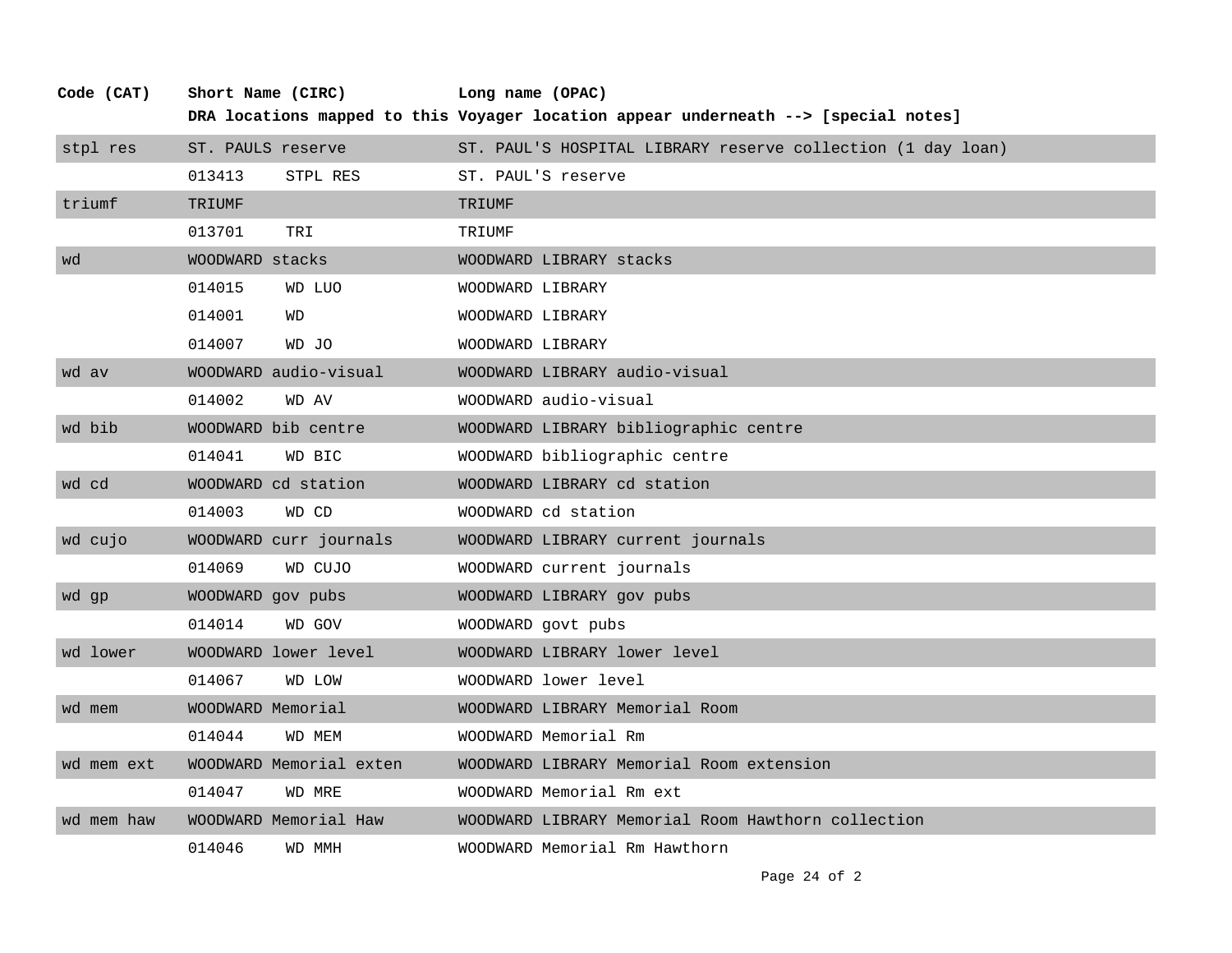| Code (CAT) | Short Name (CIRC) |                          | Long name (OPAC)<br>DRA locations mapped to this Voyager location appear underneath --> [special notes] |  |
|------------|-------------------|--------------------------|---------------------------------------------------------------------------------------------------------|--|
| wd mem rar |                   | WOODWARD Memorial rare   | WOODWARD LIBRARY Memorial Room rare                                                                     |  |
|            | 014045            | WD MRR                   | WOODWARD Memorial Rm rare                                                                               |  |
|            | 014049            | WD RAR                   | WOODWARD Memorial Rm rare                                                                               |  |
| wd off     | WOODWARD office   |                          | WOODWARD LIBRARY office                                                                                 |  |
|            | 014043            | WD LIB                   | WOODWARD librarian shelf                                                                                |  |
|            | 014055            | WD RFO                   | WOODWARD ref office                                                                                     |  |
| wd ref     | WOODWARD ref      |                          | WOODWARD LIBRARY reference (non-circulating)                                                            |  |
|            | 014057            | WD RBI                   | WOODWARD ref biology                                                                                    |  |
|            | 014066            | WD RNU                   | WOODWARD ref nutrition                                                                                  |  |
|            | 014063            | WD RPH                   | WOODWARD ref pharm/bio/chem                                                                             |  |
|            | 014053            | WD RFH                   | WOODWARD ref health                                                                                     |  |
|            | 014050            | WD RFA                   | WOODWARD ref atlases                                                                                    |  |
|            | 014004            | WD REF                   | WOODWARD reference                                                                                      |  |
|            | 014064            | WD RRB                   | WOODWARD ref retro biogr                                                                                |  |
| wd ref ch  |                   | WOODWARD ref cons health | WOODWARD LIBRARY reference consumer health                                                              |  |
|            | 014058            | WD RCH                   | WOODWARD ref consumer health                                                                            |  |
| wd ref dic |                   | WOODWARD ref dictionary  | WOODWARD LIBRARY reference dictionary                                                                   |  |
|            | 014051            | WD RDI                   | WOODWARD ref dictionary                                                                                 |  |
| wd ref dir |                   | WOODWARD ref directory   | WOODWARD LIBRARY reference directory                                                                    |  |
|            | 014052            | WD RDH                   | WOODWARD ref directory                                                                                  |  |
| wd ref enc | WOODWARD ref enc  |                          | WOODWARD LIBRARY reference encyclopaedias                                                               |  |
|            | 014042            | WD ENC                   | WOODWARD encyclopaedias                                                                                 |  |
| wd ref gp  |                   | WOODWARD ref gov pubs    | WOODWARD LIBRARY reference gov pubs                                                                     |  |
|            | 014060            | WD RGP                   | WOODWARD ref govt pubs                                                                                  |  |
| wd ref ill | WOODWARD ref ILL  |                          | WOODWARD LIBRARY reference interlibrary loans                                                           |  |
|            | 014054            | WD RILL                  | WOODWARD ref ILL                                                                                        |  |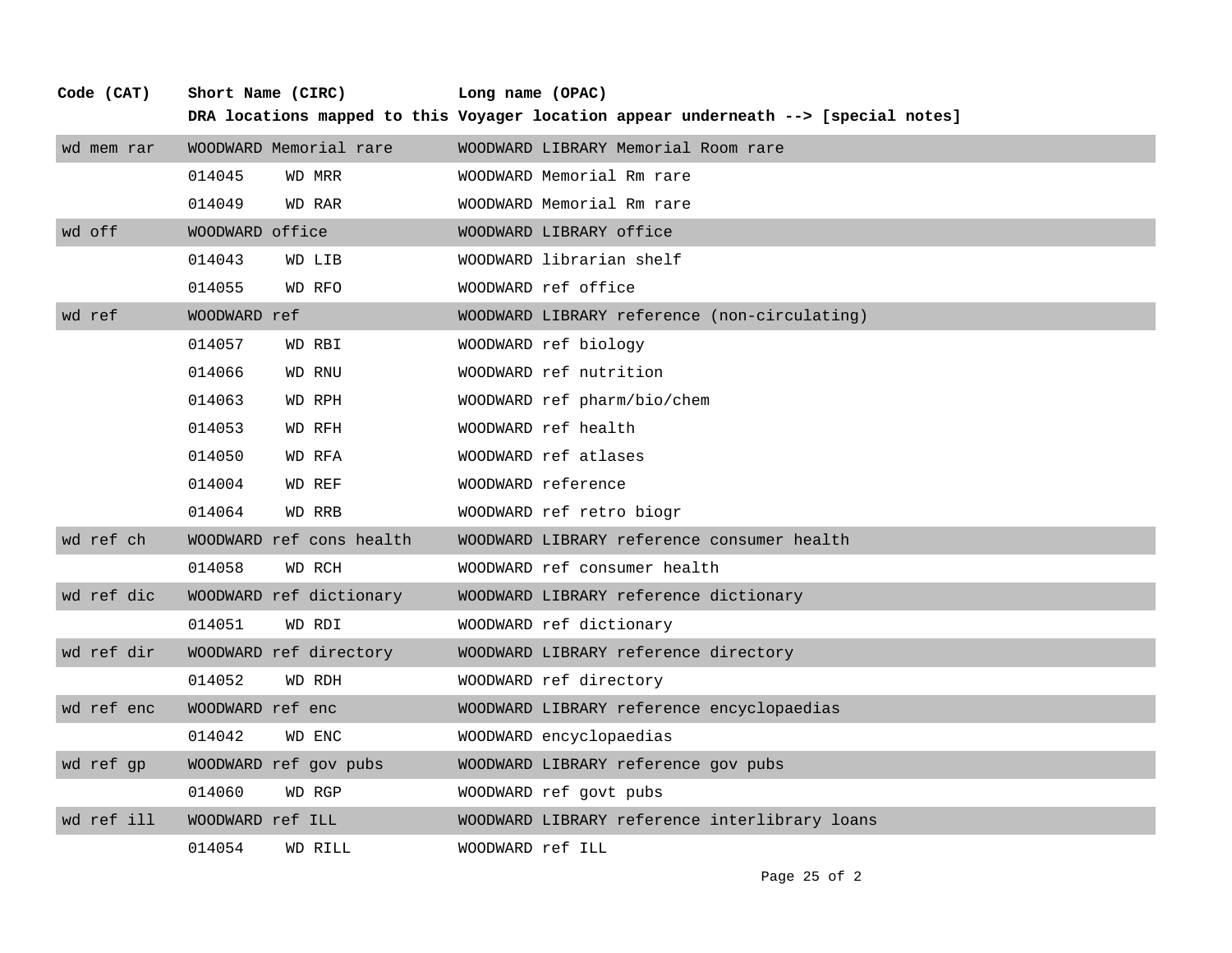| Code (CAT) | Short Name (CIRC)      | Long name (OPAC)                                                                    |
|------------|------------------------|-------------------------------------------------------------------------------------|
|            |                        | DRA locations mapped to this Voyager location appear underneath --> [special notes] |
| wd ref inf | WOODWARD ref info desk | WOODWARD LIBRARY reference information desk                                         |
|            | 014061<br>WD RID       | WOODWARD ref info desk                                                              |
| wd ref sta | WOODWARD ref stats     | WOODWARD LIBRARY reference statistics                                               |
|            | 014056<br>WD RST       | WOODWARD ref stats                                                                  |
| wd staff   | WOODWARD staff         | WOODWARD LIBRARY staff area                                                         |
|            | 014010<br>WD STF       | WOODWARD staff area                                                                 |
| wd vf      | WOODWARD vert file     | WOODWARD LIBRARY vertical file                                                      |
|            | 014005<br>WD VF        | WOODWARD vertical file                                                              |
| wd wd1     | WOODWARD stor (WD1)    | WOODWARD LIBRARY storage (WD1)                                                      |
|            | 013562<br>STOR WD1     | STORAGE Woodward (WD1)                                                              |
|            | 013579<br>STOR WD      | STORAGE Woodward (WD)                                                               |
| wd wd2     | WOODWARD stor (WD2)    | WOODWARD LIBRARY storage (WD2)                                                      |
|            | 013563<br>STOR WD2     | STORAGE Woodward (WD2)                                                              |
| wd wd3     | WOODWARD stor (WD3)    | WOODWARD LIBRARY storage (WD3)                                                      |
|            | 014068<br>WD MORG      | WOODWARD storage morque (WD3)                                                       |
| withdrawn  | WITHDRAWN              | WITHDRAWN                                                                           |
|            | 013699<br>WTHDRN       | Withdrawn items                                                                     |
| xwi        | XWI7XWA stacks         | XWI7XWA LIBRARY stacks                                                              |
|            | 014101<br>IWX          | XWI7XWA LIBRARY --> Videos to xwi av                                                |
| xwi arc    | XWI7XWA archives       | XWI7XWA LIBRARY archives                                                            |
|            | 014140<br>XWI ARC      | XWI7XWA archives                                                                    |
| xwi av     | XWI7XWA audio-visual   | XWI7XWA LIBRARY audio-visual                                                        |
|            | 014102<br>XWI AV       | XWI7XWA audio-visual                                                                |
| xwi jo     | XWI7XWA journals       | XWI7XWA LIBRARY journals (non-circulating)                                          |
|            | 014107<br>XWI JO       | XWI7XWA journals                                                                    |